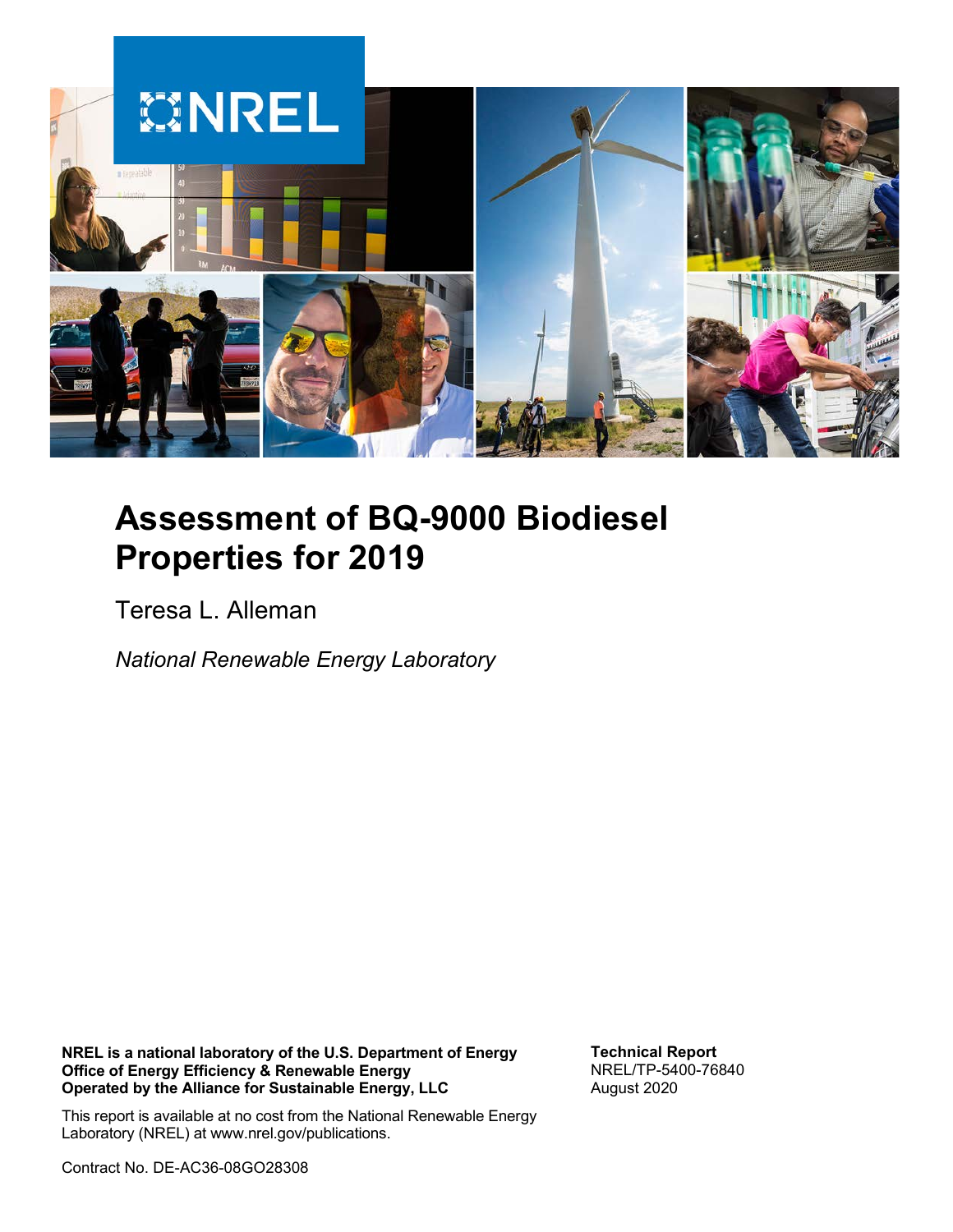

# **Assessment of BQ-9000 Biodiesel Properties for 2019**

Teresa L. Alleman

*National Renewable Energy Laboratory*

#### **Suggested Citation**

Alleman, Teresa. 2020. *Assessment of BQ-9000 Biodiesel Properties for 2019*. Golden, CO: National Renewable Energy Laboratory. NREL/TP-5400-76840. [https://www.nrel.gov/docs/fy20osti/76840.pdf.](https://www.nrel.gov/docs/fy20osti/76840.pdf)

**NREL is a national laboratory of the U.S. Department of Energy Office of Energy Efficiency & Renewable Energy Operated by the Alliance for Sustainable Energy, LLC**

**Technical Report** NREL/TP-5400-76840 August 2020

This report is available at no cost from the National Renewable Energy Laboratory (NREL) at www.nrel.gov/publications.

Contract No. DE-AC36-08GO28308

National Renewable Energy Laboratory 15013 Denver West Parkway Golden, CO 80401 303-275-3000 • www.nrel.gov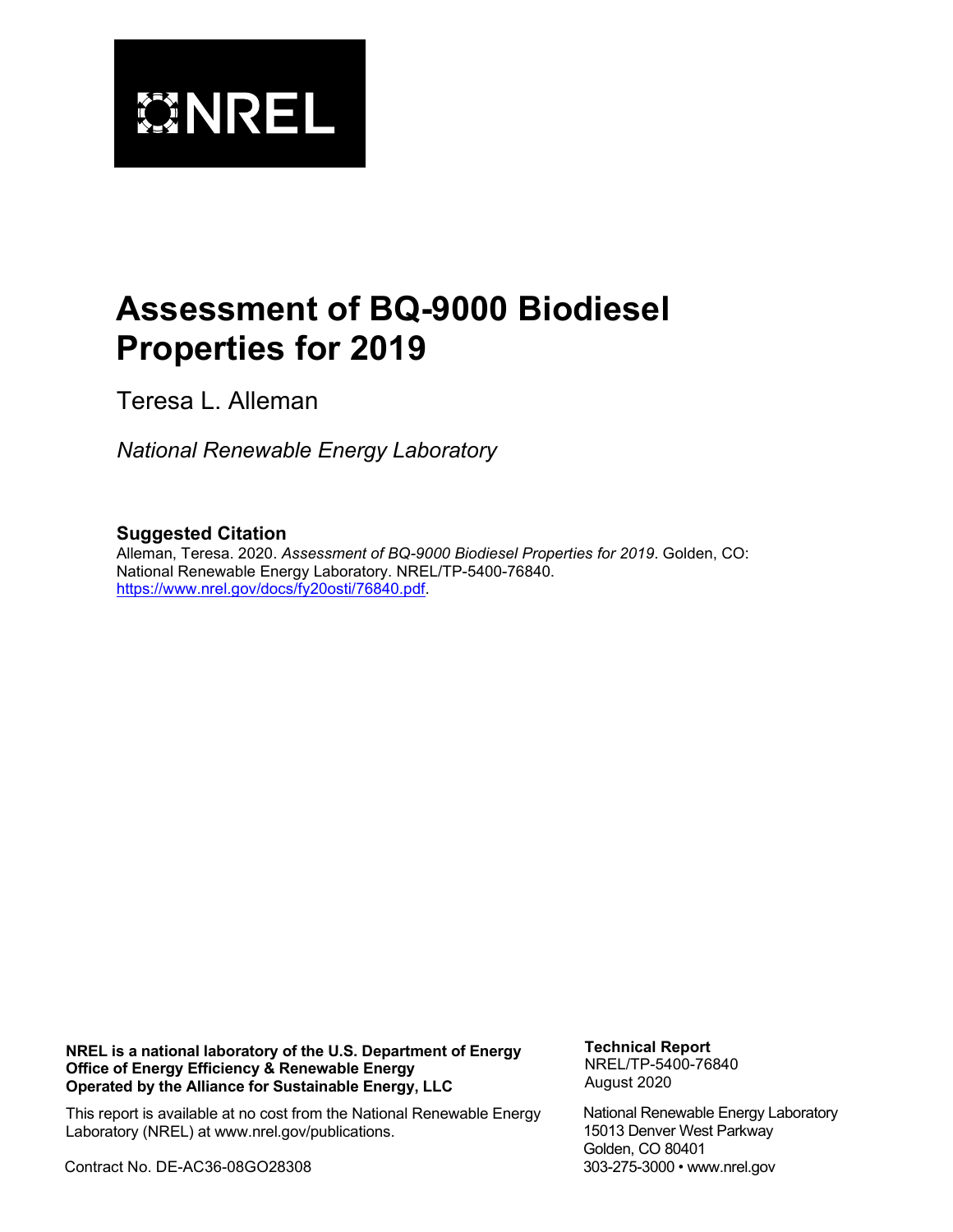#### **NOTICE**

This work was authored by the National Renewable Energy Laboratory, operated by Alliance for Sustainable Energy, LLC, for the U.S. Department of Energy (DOE) under Contract No. DE-AC36-08GO28308. Funding provided by the National Biodiesel Board. The views expressed herein do not necessarily represent the views of the DOE or the U.S. Government.

> This report is available at no cost from the National Renewable Energy Laboratory (NREL) at [www.nrel.gov/publications.](http://www.nrel.gov/publications)

U.S. Department of Energy (DOE) reports produced after 1991 and a growing number of pre-1991 documents are available free via [www.OSTI.gov.](http://www.osti.gov/)

*Cover Photos by Dennis Schroeder: (clockwise, left to right) NREL 51934, NREL 45897, NREL 42160, NREL 45891, NREL 48097, NREL 46526.*

NREL prints on paper that contains recycled content.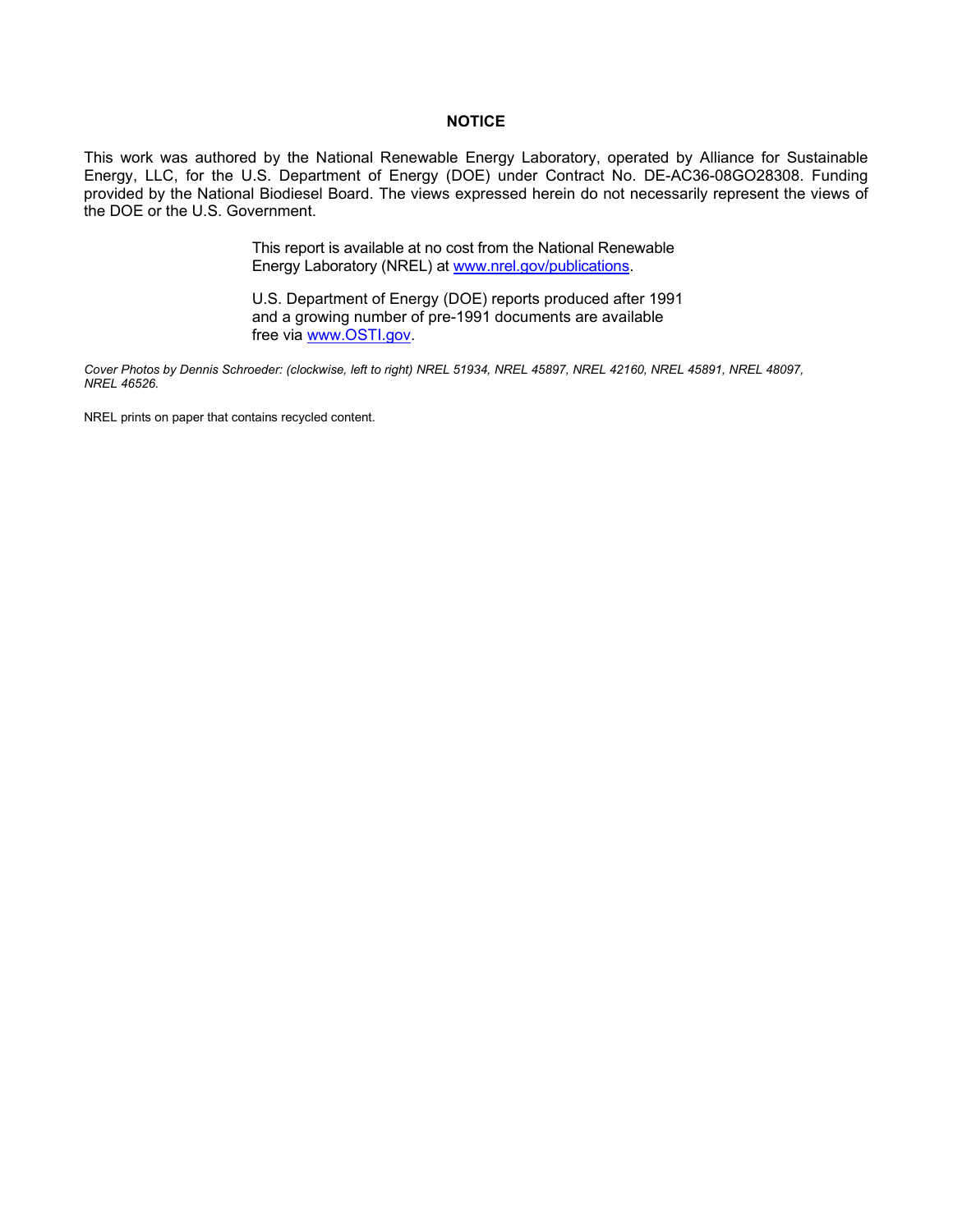## **Acknowledgments**

Funding support for this work was provided by the National Biodiesel Board under Cooperative Research and Development Agreement CRD-15-593. The author wishes to thank Mr. Steve Howell of M4 Consulting, Mr. Scott Fenwick of the National Biodiesel Board, and Dr. Richard Nelson of Enersol Resources for technical support for this work.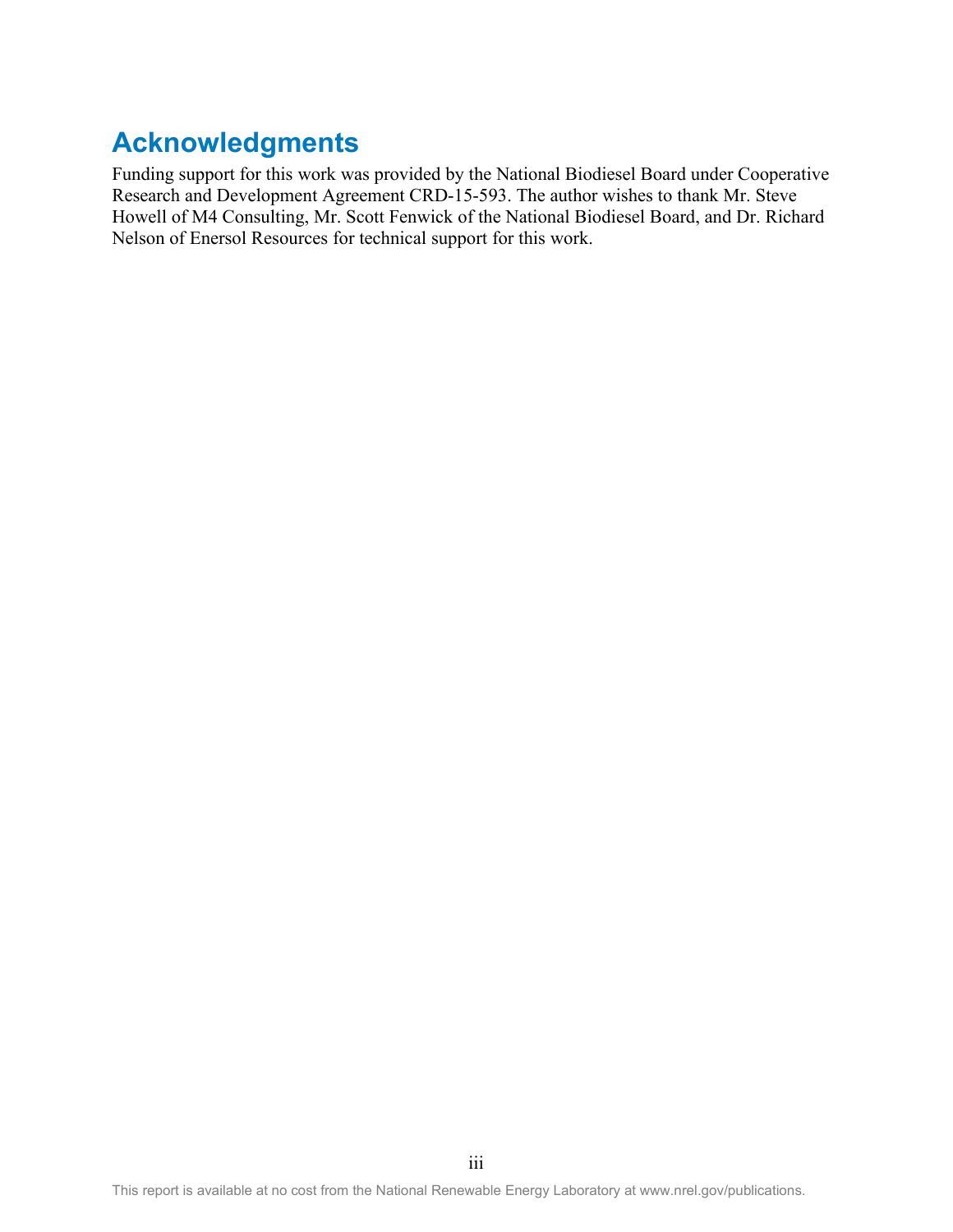# **List of Acronyms**

| <b>ASTM</b>  | <b>ASTM</b> International            |
|--------------|--------------------------------------|
| <b>B</b> 100 | neat (100% by volume) biodiesel      |
| <b>CSFT</b>  | cold soak filterability test         |
| <b>NREL</b>  | National Renewable Energy Laboratory |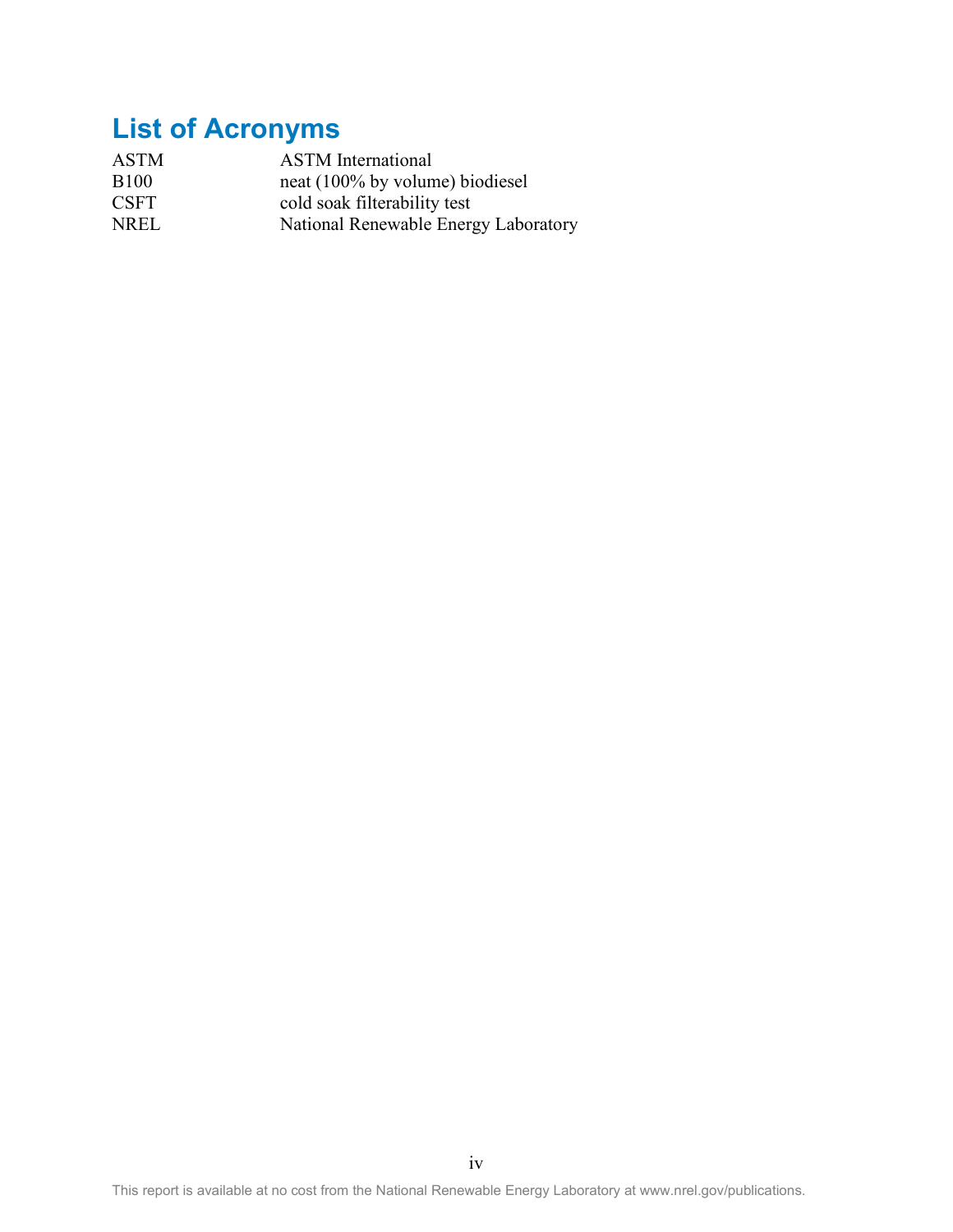## **Executive Summary**

This is the third report in the series documenting the annual quality of neat biodiesel (B100) produced and sold in the United States and Canada in calendar year 2019. The data only includes companies that participate in the industry's voluntary quality program, BQ-9000. Each company that agreed to provide monthly data did so voluntarily to a third-party group. This third-party group of industry experts removed any identifying information and randomized the data prior to providing the data to the National Renewable Energy Laboratory (NREL) for statistical analysis. The quality parameters covered in this report are: sodium and potassium (Na+K); calcium and magnesium (Ca+Mg); phosphorus (P); flash point or alcohol control; water and sediment; cloud point; acid number; free and total glycerin; monoglycerides; sulfur; oxidation stability; visual appearance, and cold soak filterability test (CSFT). The results are summarized in Table ES-1.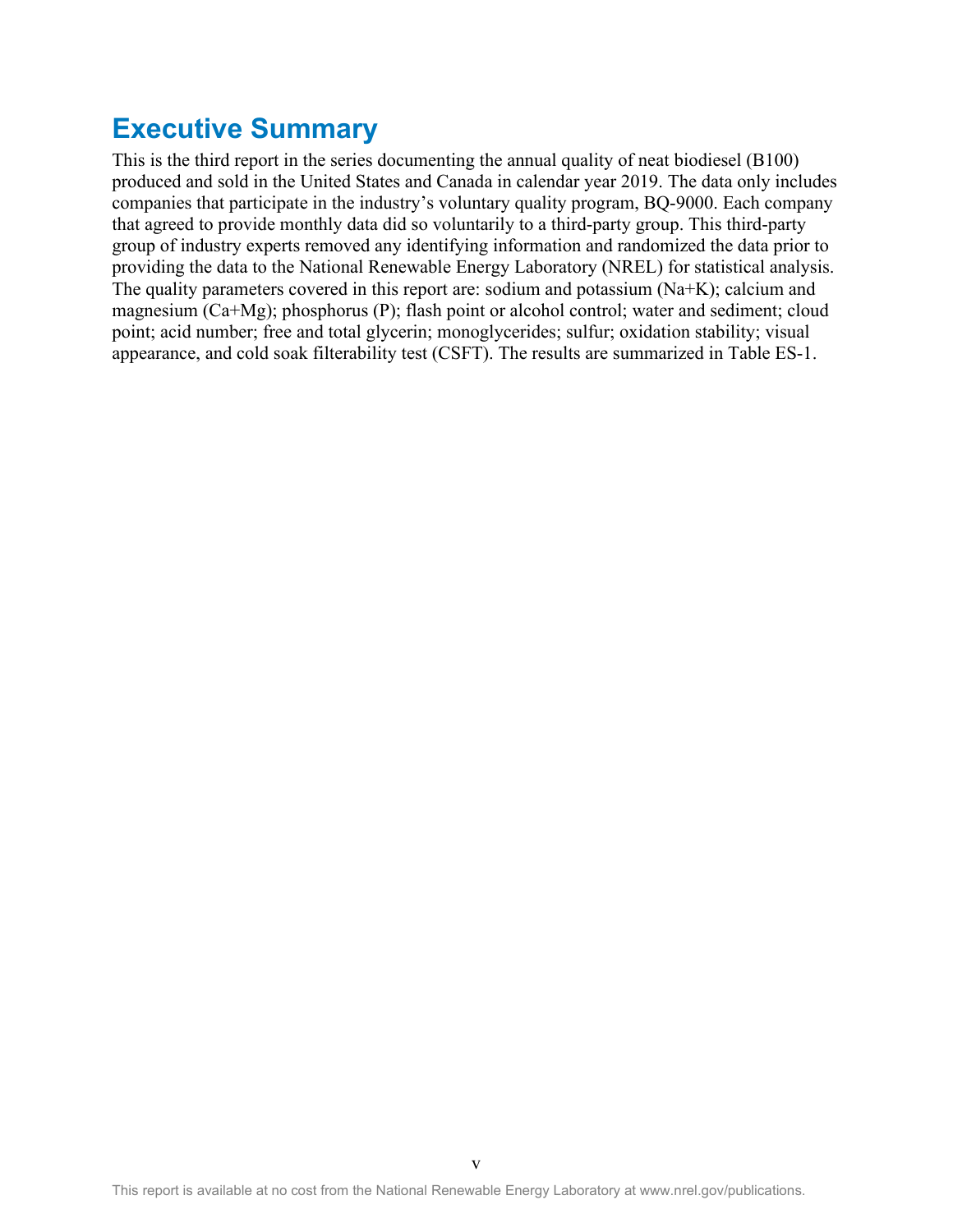<span id="page-6-0"></span>

| <b>BQ-9000</b><br><b>Parameter</b>      | # of<br><b>Values</b><br><b>Reported</b> | <b>Minimum</b> | <b>Maximum</b> | Average | <b>Median</b> | <b>Standard</b><br><b>Deviation</b> | 95 <sup>th</sup><br><b>Percentile</b> |
|-----------------------------------------|------------------------------------------|----------------|----------------|---------|---------------|-------------------------------------|---------------------------------------|
| Na+K, ppm                               | 383                                      | $\mathbf 0$    | 5              | 0.588   | 0.260         | 0.857                               | 2.423                                 |
| Ca+Mg, ppm                              | 381                                      | $\mathbf 0$    | 3.397          | 0.206   | 0.047         | 0.437                               | 1.069                                 |
| P, ppm                                  | 361                                      | $\pmb{0}$      | 10             | 0.465   | $\mathbf 0$   | 1.593                               | 3.000                                 |
| Flash Point, °C                         | 479                                      | 95             | 200            | 152     | 157           | 25                                  | 105 <sup>a</sup>                      |
| Alcohol Control,<br>mass%               | 197                                      | $\mathbf 0$    | 0.200          | 0.072   | 0.070         | 0.048                               | 0.140                                 |
| Water and<br>Sediment, vol%             | 295                                      | $\mathbf 0$    | 0.025          | 0.002   | $\mathbf 0$   | 0.004                               | 0.010                                 |
| Cloud Point, °C                         | 523                                      | $-6.0$         | 15.8           | 0.956   | $\pmb{0}$     | 3.848                               | 10                                    |
| Acid Number,<br>mg KOH/g                | 521                                      | 0.070          | 0.490          | 0.266   | 0.270         | 0.103                               | 0.431                                 |
| Free Glycerin,<br>mass%                 | 490                                      | $\mathbf 0$    | 0.020          | 0.005   | 0.005         | 0.004                               | 0.013                                 |
| Total Glycerin,<br>mass%                | 523                                      | $\pmb{0}$      | 0.228          | 0.094   | 0.101         | 0.045                               | 0.171                                 |
| Monoglycerides,<br>mass%                | 511                                      | 0.008          | 0.666          | 0.269   | 0.309         | 0.123                               | 0.418                                 |
| Sulfur, ppm                             | 501                                      | $\pmb{0}$      | 15             | 4.081   | 2.800         | 3.938                               | 11.800                                |
| Oxidation<br>Stability, hr.             | 523                                      | 3.800          | 24.200         | 9.107   | 8.446         | 2.930                               | 5.3 <sup>a</sup>                      |
| Cold Soak<br>Filterability Test,<br>sec | 523                                      | 61             | 330            | 101     | 95            | 25                                  | 153                                   |

**Table ES-1. BQ-9000 Critical Parameter Summary Table, Calendar Year 2019**

a: Data is for 5<sup>th</sup> percentile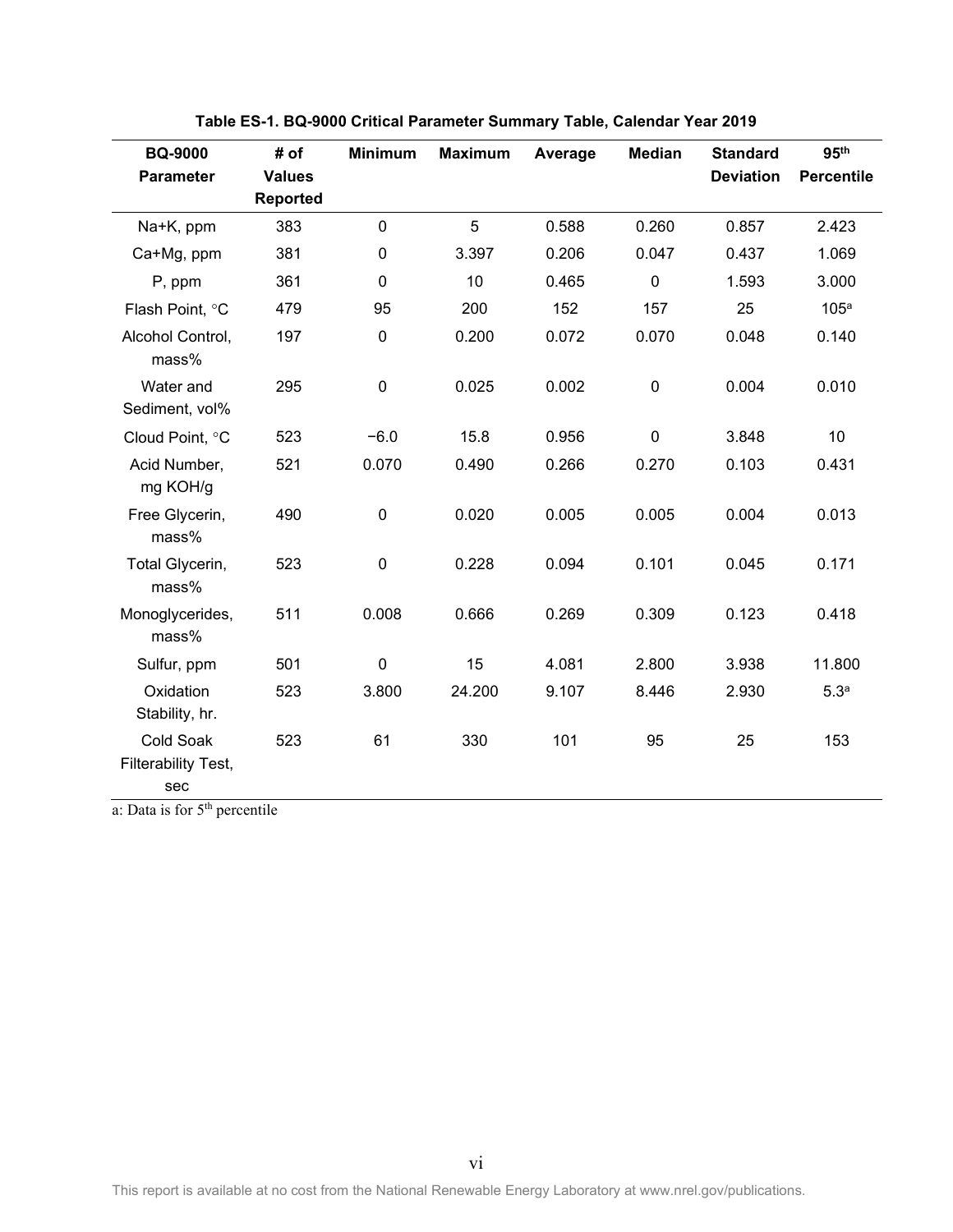# **Table of Contents**

| 1 |     |    |
|---|-----|----|
| 2 |     |    |
| 3 |     |    |
|   | 3.1 |    |
|   | 3.2 |    |
|   | 3.3 |    |
|   | 3.4 |    |
|   | 3.5 |    |
|   | 3.6 |    |
|   | 3.7 |    |
|   | 3.8 |    |
|   | 3.9 |    |
|   |     |    |
|   |     |    |
|   |     |    |
| 4 |     |    |
|   |     |    |
|   |     | 11 |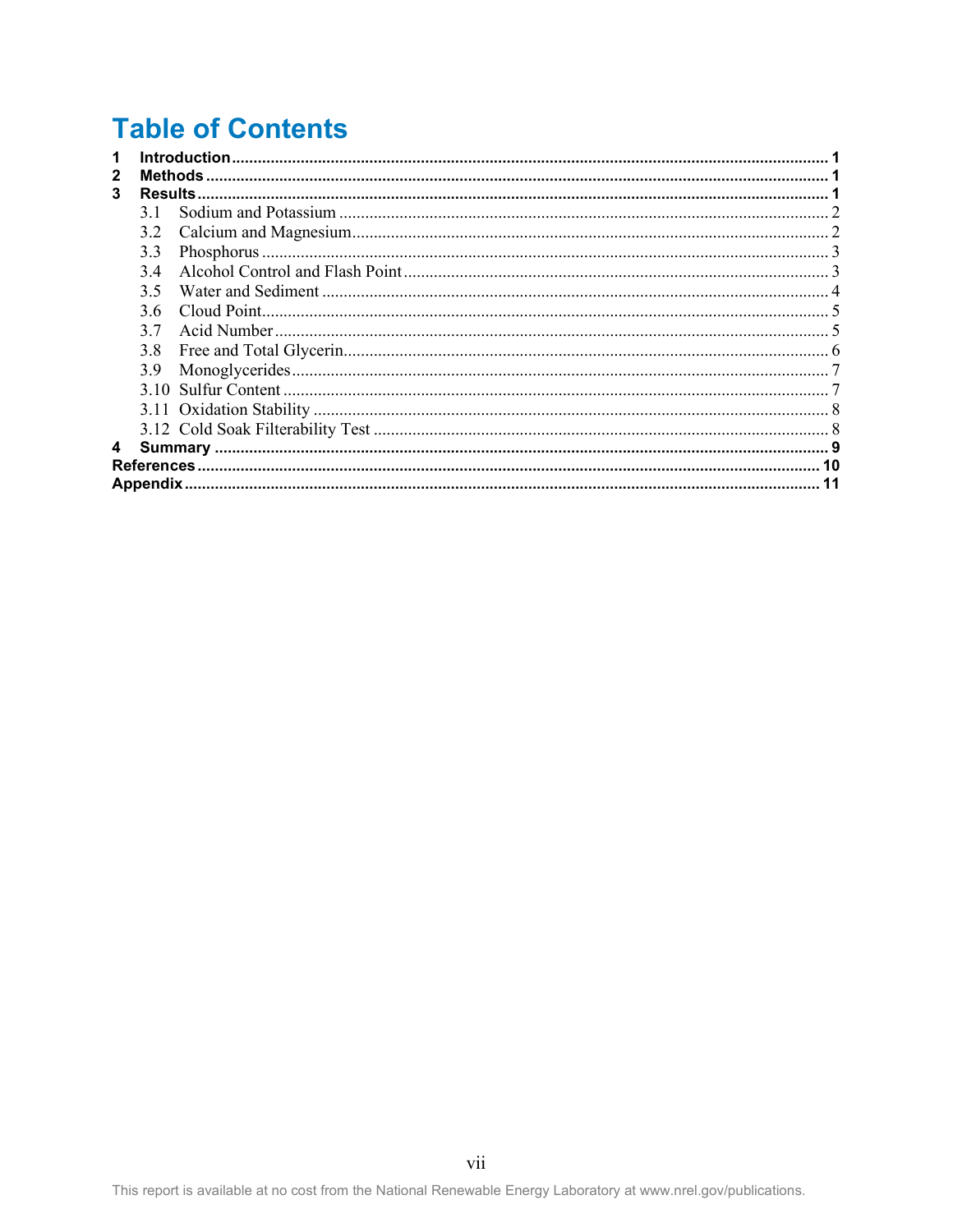# **List of Figures**

| Figure 1. Sodium and potassium content for biodiesel samples produced January–December 2019 2         |
|-------------------------------------------------------------------------------------------------------|
| Figure 2. Calcium and magnesium content for biodiesel samples produced January-December 2019  2       |
| Figure 3. Phosphorus content for biodiesel samples produced January–December 2019 3                   |
| Figure 4. Flash point for biodiesel samples produced in 2019, January–December 20193                  |
| Figure 5. Methanol content for biodiesel samples produced in 2019, January–December 2019 4            |
| Figure 6. Water and sediment for biodiesel samples produced in 2019, January–December 2019 4          |
|                                                                                                       |
| Figure 8. Acid number for biodiesel samples produced in 2019, January-December 2019 5                 |
| Figure 9. Free glycerin content for biodiesel samples produced in 2019, January–December 2019 6       |
| Figure 10. Total glycerin content for biodiesel samples produced in 2019, January–December 2019  6    |
| Figure 11. Monoglyceride content for biodiesel samples produced in 2019, January–December 2019 7      |
|                                                                                                       |
| Figure 13. Oxidation stability for biodiesel samples produced in 2019, January–December 2019 8        |
|                                                                                                       |
| Figure A-1. All data analysis of sodium and potassium content for neat (100% by volume) biodiesel     |
|                                                                                                       |
| Figure A-2. All data analysis of calcium and magnesium content for B100 samples produced January-     |
|                                                                                                       |
| Figure A-3. All data analysis of phosphorus content for B100 samples produced January–December 2019   |
|                                                                                                       |
| Figure A-4. All data analysis of flash point for B100 samples produced January–December 2019  13      |
| Figure A-5. All data analysis of alcohol control for B100 samples produced January–December 2019  13  |
| Figure A-6. All data analysis of water and sediment for B100 samples produced January–December 2019   |
|                                                                                                       |
| Figure A-7. All data analysis of cloud point for B100 samples produced January–December 2019  14      |
| Figure A-8. All data analysis of acid number for B100 samples produced January-December 2019  15      |
| Figure A-9. All data analysis of free glycerin content for B100 samples produced January–December     |
|                                                                                                       |
| Figure A-10. All data analysis of total glycerin content for B100 samples produced January-December   |
|                                                                                                       |
| Figure A-11. All data analysis of monoglyceride content for B100 samples produced January–December    |
|                                                                                                       |
| Figure A-12. All data analysis of sulfur content for B100 samples produced January–December 2019  17  |
| Figure A-13. All data analysis of oxidation stability for B100 samples produced January–December 2019 |
|                                                                                                       |
| Figure A-14. All data analysis of CSFT for B100 samples produced January–December 2019 18             |

## **List of Tables**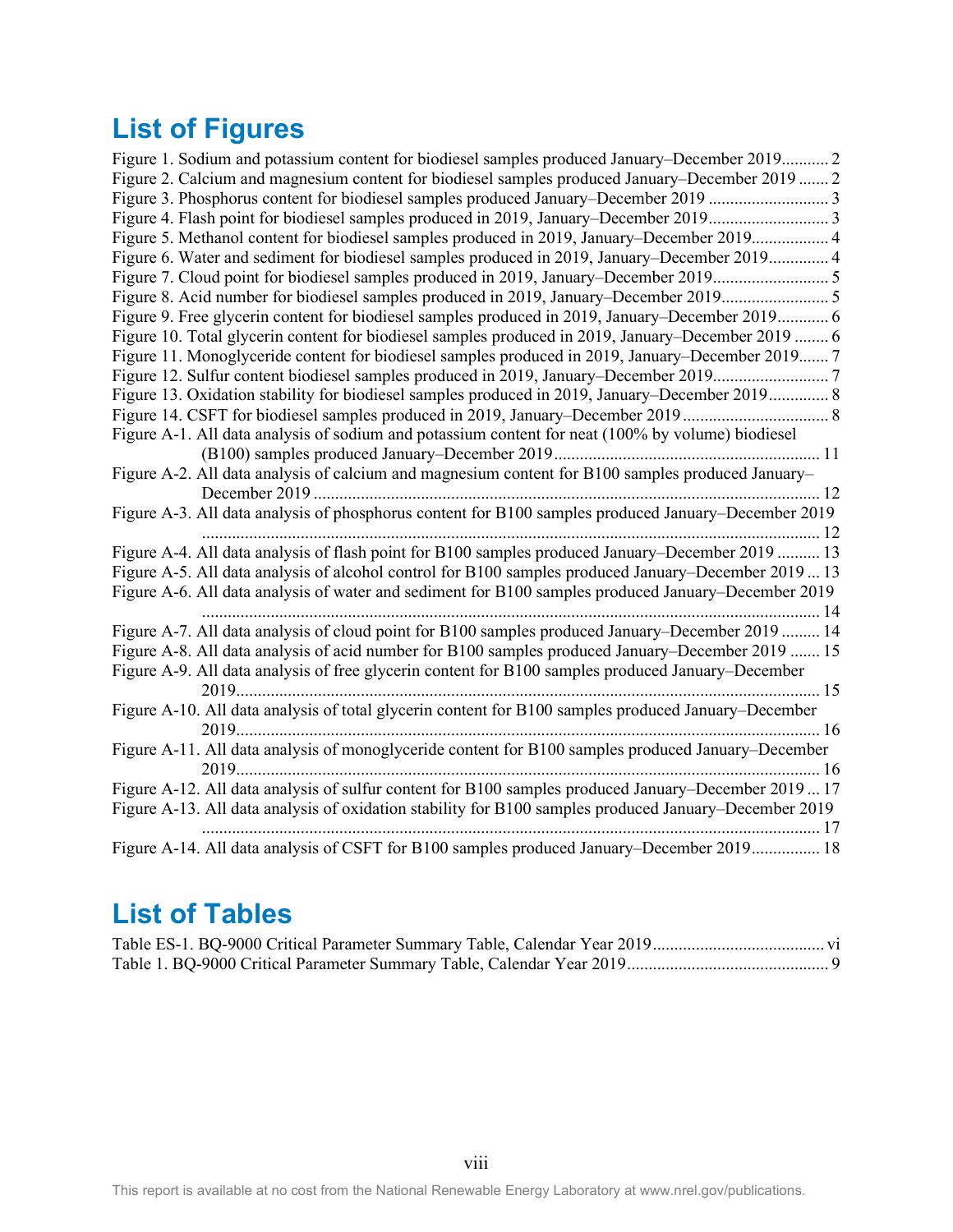## <span id="page-9-0"></span>**1 Introduction**

The National Renewable Energy Laboratory (NREL) has a long collaboration with the biodiesel industry and has leveraged this relationship to acquire data for this report. This report, the third in an ongoing series, summarizes the quality of biodiesel produced and sold in the United States and Canada. This report covers calendar year 2019, with previous reports for 2017 and 2018 (Alleman 2020a; Alleman 2020b). The analysis was limited to producers that participate in the voluntary biodiesel industry quality program, BQ-9000.<sup>[1](#page-9-3)</sup>

The BQ-9000 program requires analysis of many critical fuel quality parameters: sodium and potassium (Na+K), calcium and magnesium (Ca+Mg), phosphorus (P), flash point or alcohol control, water and sediment, cloud point, acid number, free and total glycerin, monoglycerides, sulfur (S), oxidation stability, visual appearance, and cold soak filterability test (CSFT). This report covers 6,211 individual data points for calendar year 2019.

## <span id="page-9-1"></span>**2 Methods**

Similar to previous reports, Mr. Scott Fenwick of the National Biodiesel Board, Mr. Steve Howell of M4 Consulting, and Dr. Richard Nelson of Enersol Resources contacted participants in the BQ-9000 program and requested their monthly fuel quality data. Fuel quality data were provided voluntarily to this third-party team for calendar year 2019.

The data set was anonymized by removing identifying information such as company name, location, and production lot. To further ensure confidentiality of participants, each parameter was independently randomized, and the resulting "clean" data set provided to NREL for statistical analysis. The analysis included minimum and maximum, average and median, standard deviation, and 95<sup>th</sup> percentile. The 5<sup>th</sup> percentile was reported for flash point and oxidation stability.

The participating producers were asked to provide data "as-is," which meant that data fell into two categories (similar to previous years): actual values, or values provided as "greater than" or "less than." In the case where actual values were provided by the producer, these values were used in the analysis. Data reported as "greater than" and "less than" were removed from the data set presented in the body of the report. For example, a flash point reported as >130°C was removed from the main body of the report but was included in the Appendix and assumed to have a flash point of 130°C.

## <span id="page-9-2"></span>**3 Results**

The property limitations for biodiesel are set in ASTM International (ASTM) D6751, *Standard Specification for Biodiesel Fuel Blend Stock (B100) for Middle Distillate Fuels* (ASTM 2020). ASTM D6751 also lists applicable test methods and discusses the significance of the test parameters.

<span id="page-9-3"></span><sup>&</sup>lt;sup>1</sup> Additional discussion of the BQ-9000 program is available at  $bq-9000.org$  and in Alleman 2020a.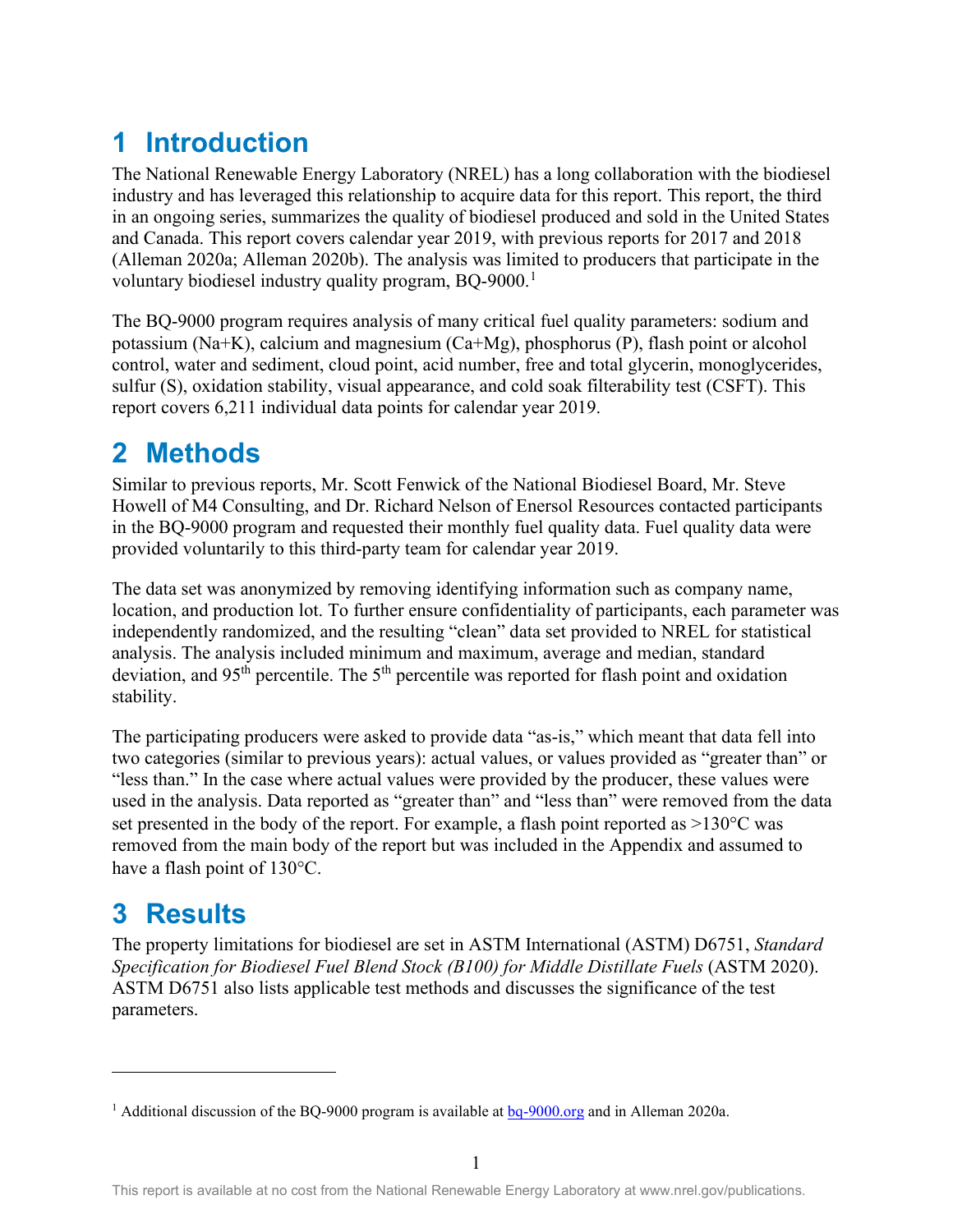Following are the results from analysis of the 2019 data set by critical parameter.

### <span id="page-10-0"></span>**3.1 Sodium and Potassium**

Na+K averaged 0.6 parts per million (ppm) for 2019 (Figure 1). The 95<sup>th</sup> percentile was 2.42 ppm and the median was 0.26 ppm.



<span id="page-10-2"></span>

#### <span id="page-10-1"></span>**3.2 Calcium and Magnesium**

The average Ca+Mg for biodiesel produced in 2019 was 0.21 ppm and the median was 0.05 ppm, as shown in Figure 2. The 95<sup>th</sup> percentile of the data was 1.10 ppm.



<span id="page-10-3"></span>**Figure 2. Calcium and magnesium content for biodiesel samples produced January–December 2019**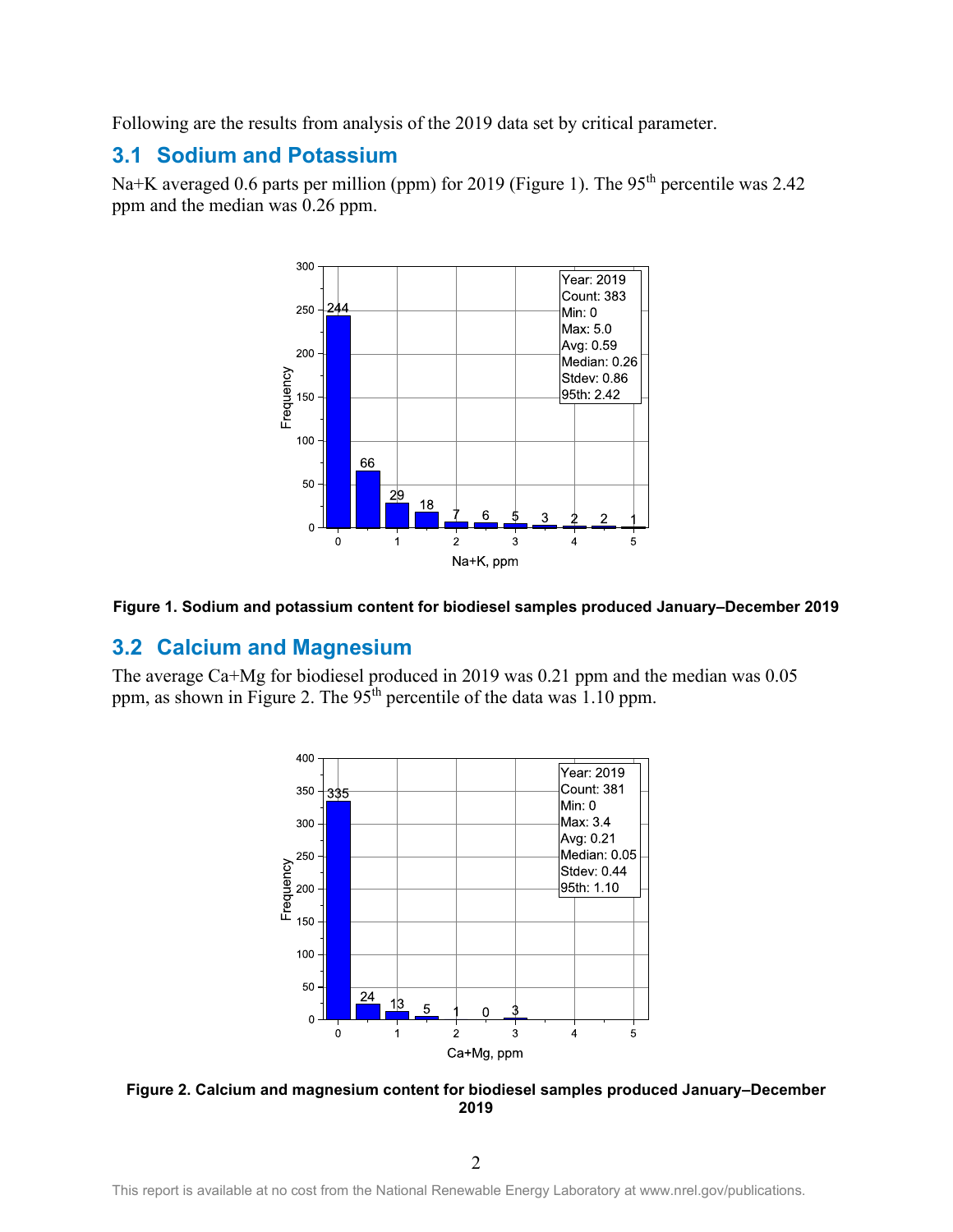### <span id="page-11-0"></span>**3.3 Phosphorus**

Figure 3 illustrates the P content, with an average of 0.46 ppm. The median P content was 0 ppm and the  $95<sup>th</sup>$  percentile was 3.00 ppm.



**Figure 3. Phosphorus content for biodiesel samples produced January–December 2019**

#### <span id="page-11-2"></span><span id="page-11-1"></span>**3.4 Alcohol Control and Flash Point**

The average flash point of the 2019 biodiesel samples was 152°C, with a median of 157°C. The 5<sup>th</sup> percentile was 105°C (Figure 4). The average and median methanol content (Figure 5) was 0.072 mass%, the median was  $0.070$  mass%, and the 95<sup>th</sup> percentile was 0.14 mass%.



<span id="page-11-3"></span>**Figure 4. Flash point for biodiesel samples produced January–December 2019**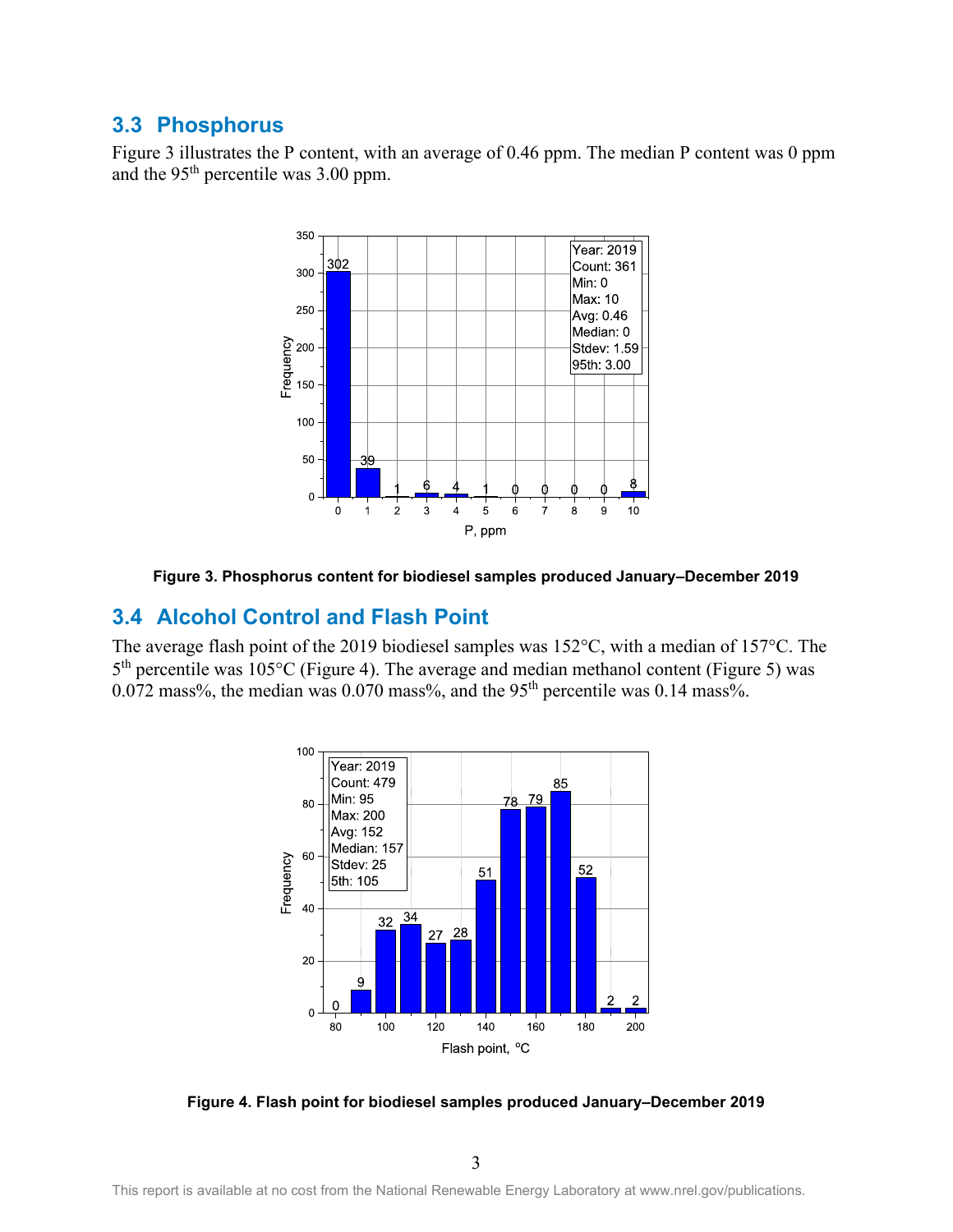

**Figure 5. Methanol content for biodiesel samples produced January–December 2019**

### <span id="page-12-1"></span><span id="page-12-0"></span>**3.5 Water and Sediment**

Figure 6 shows the water and sediment content, with an average of 0.002 vol%. The median was 0 vol% and the 95th percentile was 0.010 vol%. All producers reported samples as clear and bright.



<span id="page-12-2"></span>**Figure 6. Water and sediment for biodiesel samples produced January–December 2019**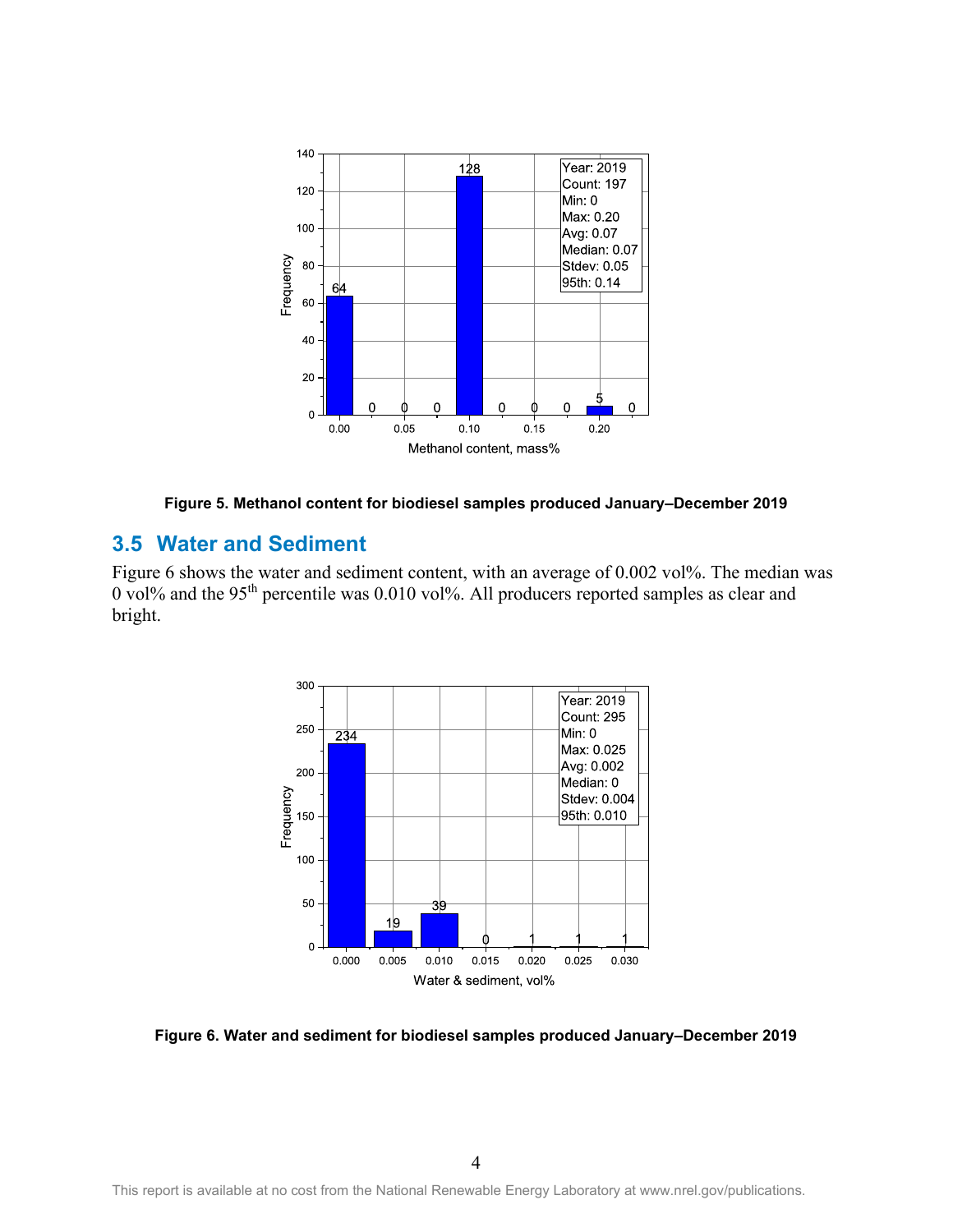### <span id="page-13-0"></span>**3.6 Cloud Point**

The average cloud point for the 2019 samples was 0.96°C, with a median of 0°C (Figure 7). The  $95<sup>th</sup>$  percentile was 10°C. The cloud point is a "report value" and does not have a set minimum.





#### <span id="page-13-2"></span><span id="page-13-1"></span>**3.7 Acid Number**

Figure 8 illustrates an average acid number of 0.27 milligrams potassium hydroxide per gram (mg KOH/g). The median acid number was also 0.27 mg KOH/g and the 95<sup>th</sup> percentile was 0.43 mg KOH/g.



<span id="page-13-3"></span>**Figure 8. Acid number for biodiesel samples produced January–December 2019**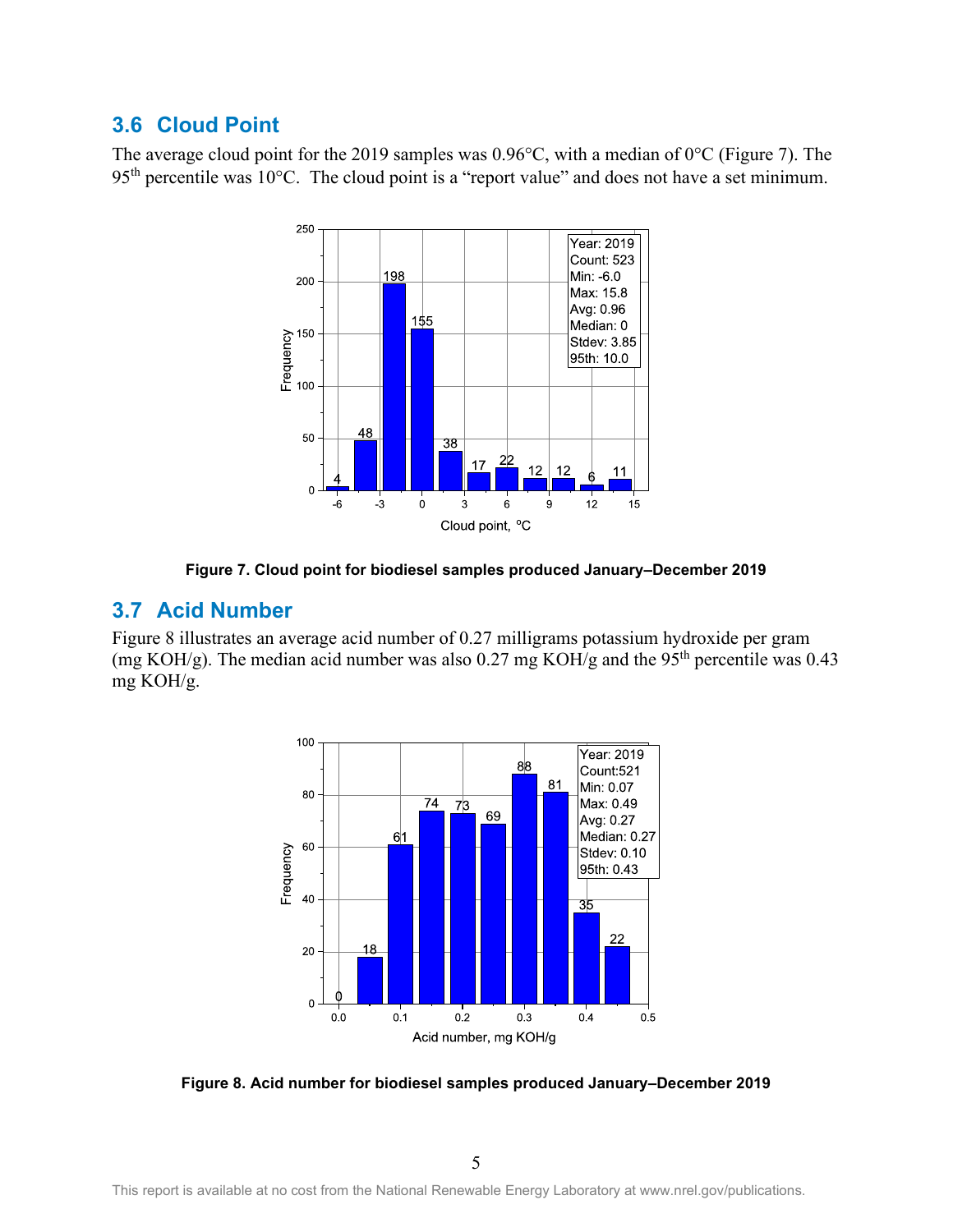### <span id="page-14-0"></span>**3.8 Free and Total Glycerin**

Free glycerin, shown in Figure 9, had an average 0.005 mass%, a median of 0.005 mass%, and a 95<sup>th</sup> percentile of 0.013 mass%. The total glycerin, shown in Figure 10, had an average 0.094 mass%. The median was 0.101 mass% and the 95<sup>th</sup> percentile was 0.171 mass%.



<span id="page-14-1"></span>**Figure 9. Free glycerin content for biodiesel samples produced January–December 2019**



<span id="page-14-2"></span>**Figure 10. Total glycerin content for biodiesel samples produced January–December 2019**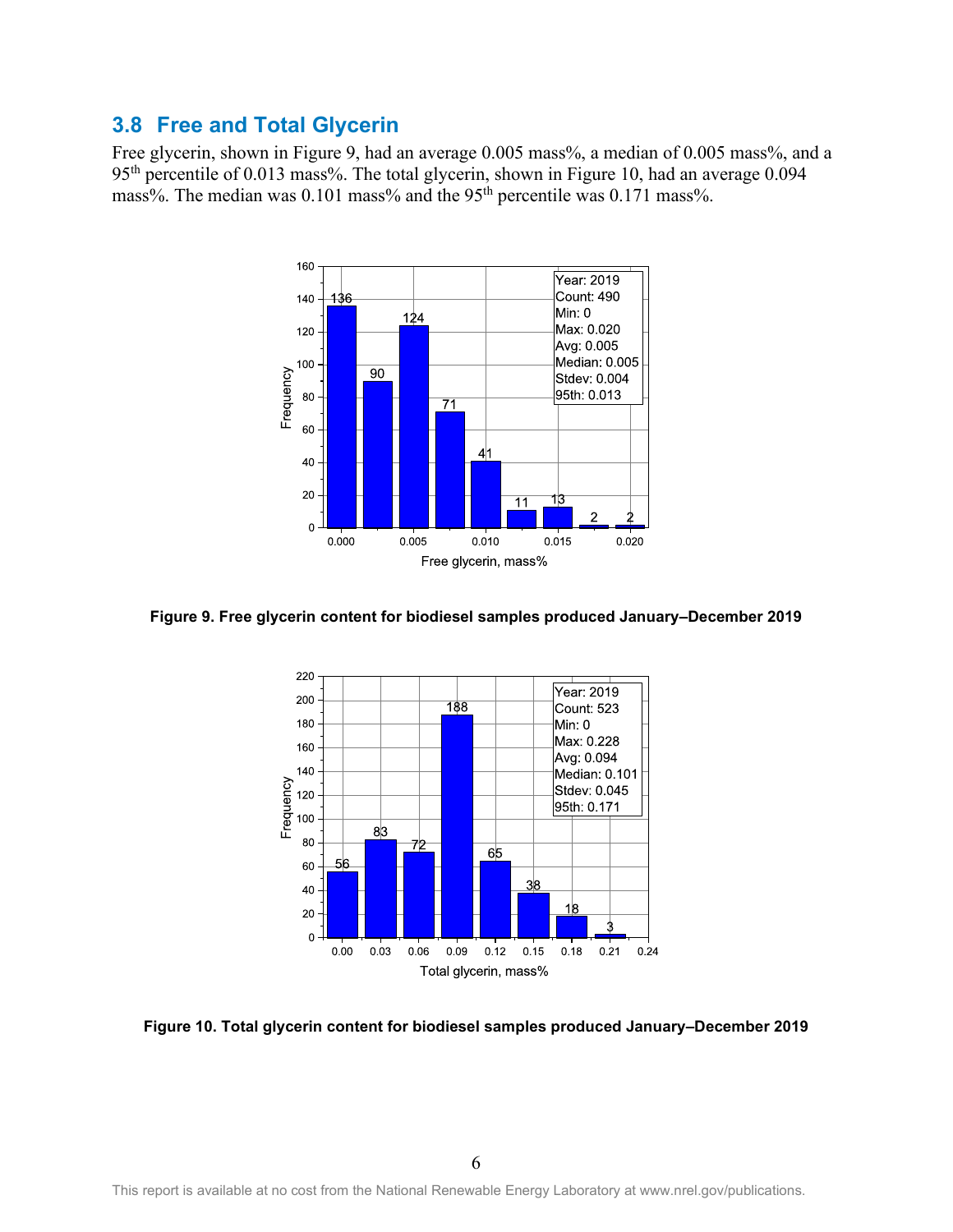### <span id="page-15-0"></span>**3.9 Monoglycerides**

The average monoglyceride content in 2019, illustrated in Figure 11, was 0.269 mass%. The median was 0.309 mass% and the 95<sup>th</sup> percentile was 0.418 mass%.



<span id="page-15-2"></span><span id="page-15-1"></span>

#### **3.10 Sulfur Content**

Sulfur content of the biodiesel samples in 2019 averaged 4.1 ppm, with a median of 2.8 ppm and a 95<sup>th</sup> percentile of 11.8 ppm (Figure 12).



<span id="page-15-3"></span>**Figure 12. Sulfur content biodiesel samples produced January–December 2019**

7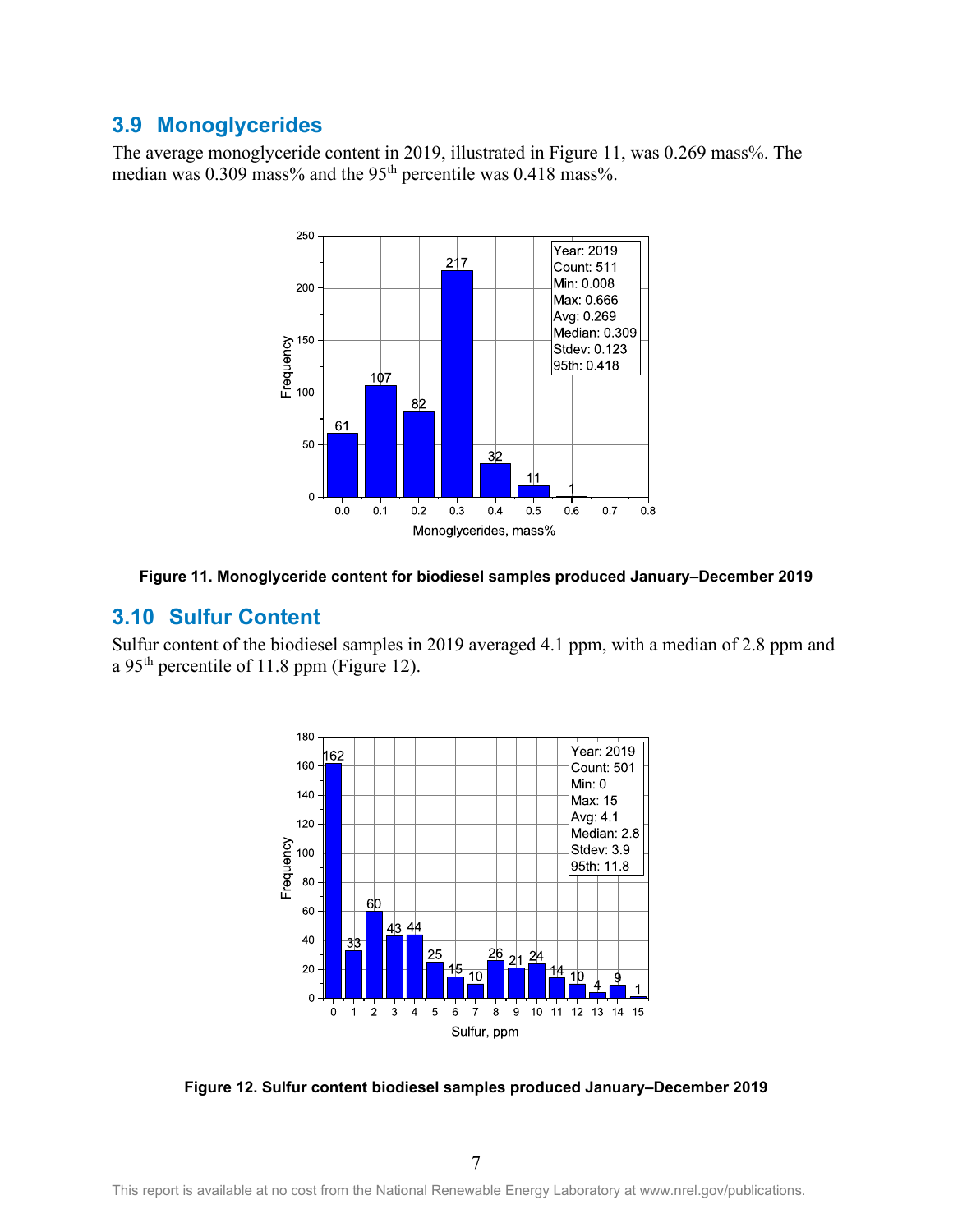### <span id="page-16-0"></span>**3.11 Oxidation Stability**

The average oxidation stability of biodiesel samples in 2019 was 9.1 hours (Figure 13). The median was 8.5 hours and the  $5<sup>th</sup>$  percentile was 5.3 hours.



<span id="page-16-2"></span><span id="page-16-1"></span>

### **3.12 Cold Soak Filterability Test**

Figure 14 shows the CSFT results from biodiesel produced in 2019. The average was 101 seconds, the median was 95 seconds, and the 95<sup>th</sup> percentile was 153 seconds.



<span id="page-16-3"></span>**Figure 14. CSFT for biodiesel samples produced January–December 2019**

8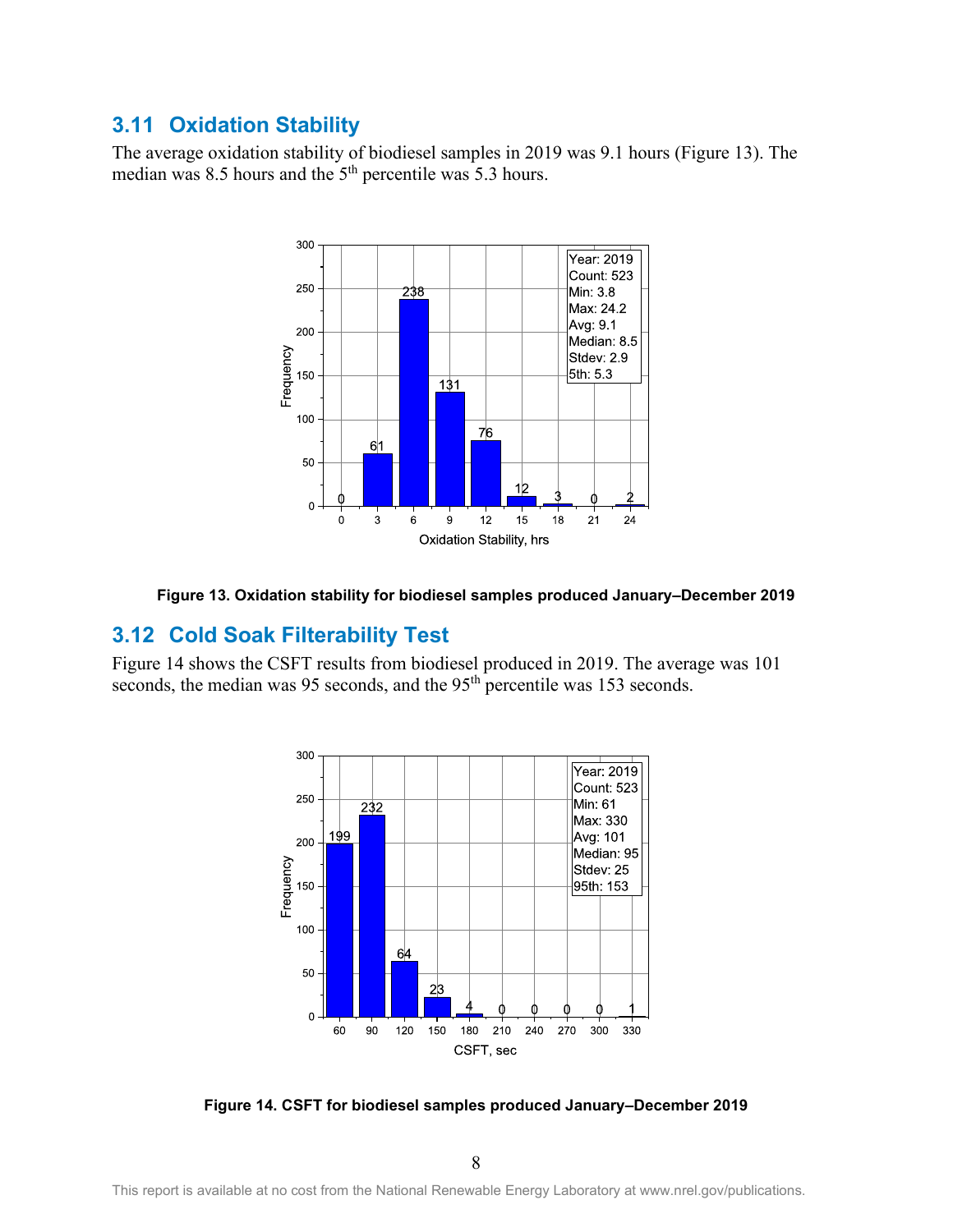## <span id="page-17-0"></span>**4 Summary**

Using industry-provided data, we analyzed monthly quality parameters of biodiesel produced and sold in the United States in calendar year 2019. The data were collected by a third-party team and anonymized and randomized prior to providing to NREL. All study participants provided data voluntarily and no identifying information on participants is available.

Similar to our previous reports (Alleman 2020a and 2020b), the analysis includes parameters critical to biodiesel quality and summarized in Table 1. The analysis shows biodiesel routinely met and exceeded the property limitations set forth in ASTM D6751 for biodiesel quality.

<span id="page-17-1"></span>

| <b>BQ-9000</b>                                 | <b>Minimum</b> | <b>Maximum</b> | Average | <b>Median</b> | 95 <sup>th</sup>  |
|------------------------------------------------|----------------|----------------|---------|---------------|-------------------|
| <b>Parameter</b>                               |                |                |         |               | <b>Percentile</b> |
| Na+K, ppm                                      | $\mathbf 0$    | 5              | 0.588   | 0.260         | 2.423             |
| Ca+Mg, ppm                                     | 0              | 3.397          | 0.206   | 0.047         | 1.069             |
| P, ppm                                         | 0              | 10             | 0.465   | $\mathbf 0$   | 3.000             |
| Flash Point, °C                                | 95             | 200            | 152     | 157           | 105 <sup>a</sup>  |
| Alcohol Control,<br>mass%                      | $\mathbf 0$    | 0.200          | 0.072   | 0.070         | 0.140             |
| Water and<br>Sediment, vol%                    | $\mathbf 0$    | 0.025          | 0.002   | 0             | 0.010             |
| Cloud Point, °C                                | $-6.0$         | 15.8           | 0.956   | 0             | 10                |
| Acid Number,<br>mg KOH/g                       | 0.070          | 0.490          | 0.266   | 0.270         | 0.431             |
| Free Glycerin,<br>mass%                        | 0              | 0.020          | 0.005   | 0.005         | 0.013             |
| Total Glycerin,<br>mass%                       | 0              | 0.228          | 0.094   | 0.101         | 0.171             |
| Monoglycerides,<br>mass%                       | 0.008          | 0.666          | 0.269   | 0.309         | 0.418             |
| Sulfur, ppm                                    | 0              | 15             | 4.081   | 2.800         | 11.800            |
| Oxidation<br>Stability, hr.                    | 3.800          | 24.200         | 9.107   | 8.446         | 5.3 <sup>a</sup>  |
| <b>Cold Soak</b><br>Filterability Test,<br>sec | 61             | 330            | 101     | 95            | 153               |

**Table 1. BQ-9000 Critical Parameter Summary Table, Calendar Year 2019**

a: Data is for 5<sup>th</sup> percentile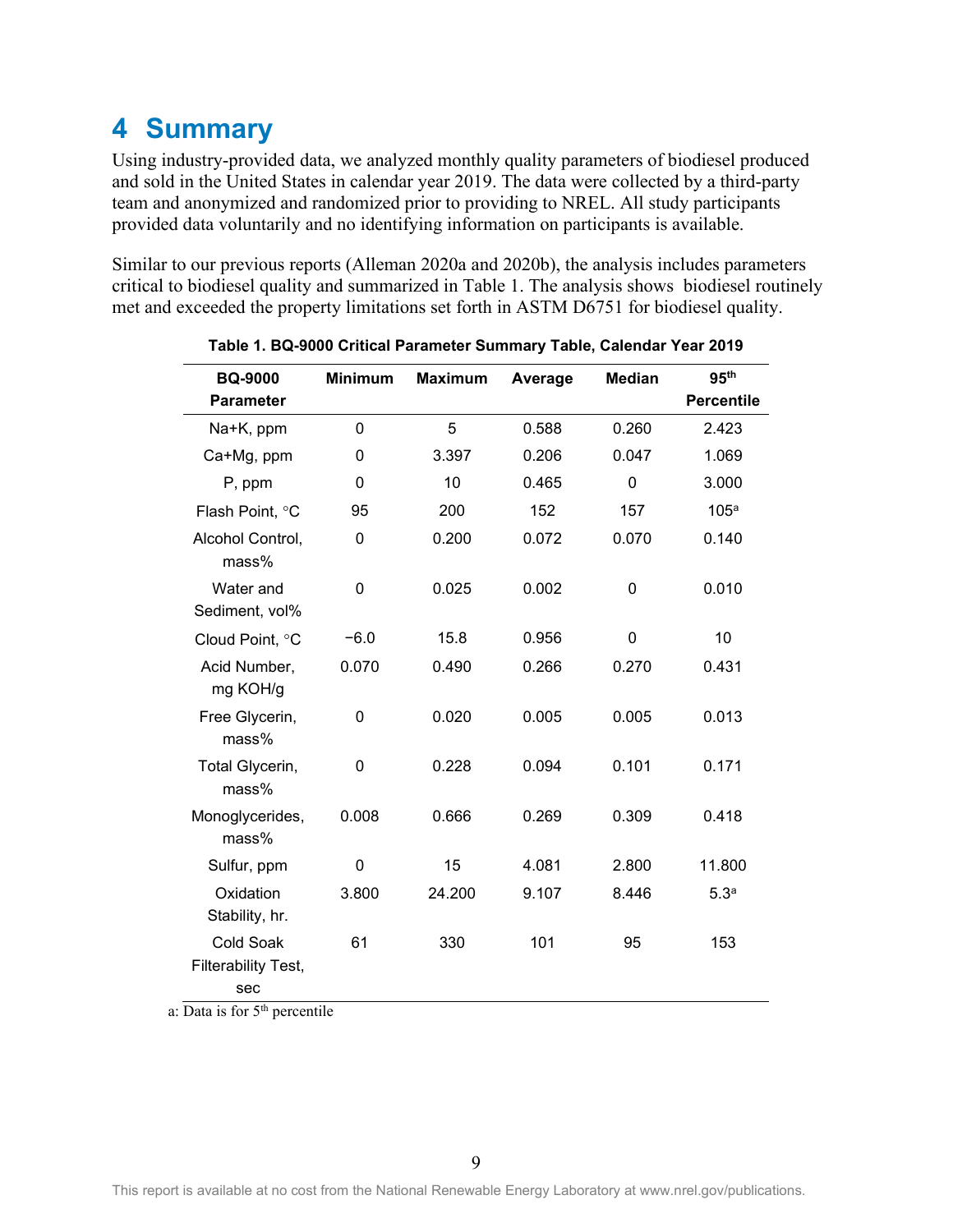### <span id="page-18-0"></span>**References**

Alleman, T.L. 2020a. *Assessment of BQ-9000 Biodiesel Properties for 2017*. Golden, CO: National Renewable Energy Laboratory. NREL/TP-5400-75795.

Alleman, T.L. 2020b. *Assessment of BQ-9000 Biodiesel Properties for 2018*. Golden, CO: National Renewable Energy Laboratory. NREL/TP-5400-75796.

ASTM International. 2020. *ASTM D6751, Standard Specification for Biodiesel Fuel Blend Stock (B100) for Middle Distillate Fuels*. West Conshohocken, PA: ASTM International. [http://doi.org/10.1520/D6751-20.](http://doi.org/10.1520/D6751-20)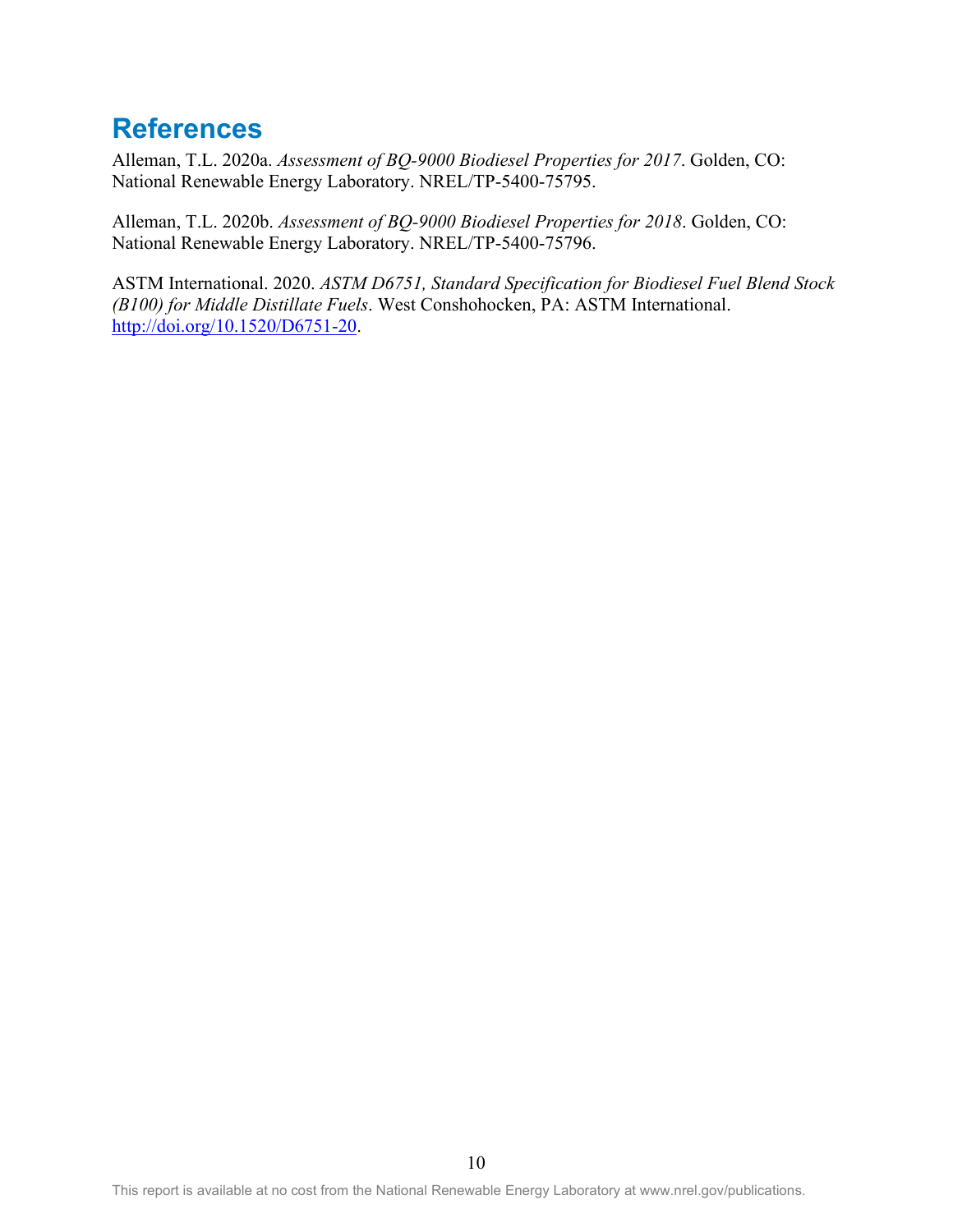## <span id="page-19-0"></span>**Appendix**

The figures included in the Appendix are for informational purposes only and include all data voluntarily submitted by producers participating in the BQ-9000 program in 2019. The data shown here assumes that any data point reported as "greater than" or "less than" was simply the value reported. For example, a reported Na+K of  $\leq 1$  ppm was assumed to be 1 ppm for this analysis. No statistics have been calculated on the data set due to this unique method of data handling.



#### <span id="page-19-1"></span>**Figure A-1. All data analysis of sodium and potassium content for neat (100% by volume) biodiesel (B100) samples produced January–December 2019**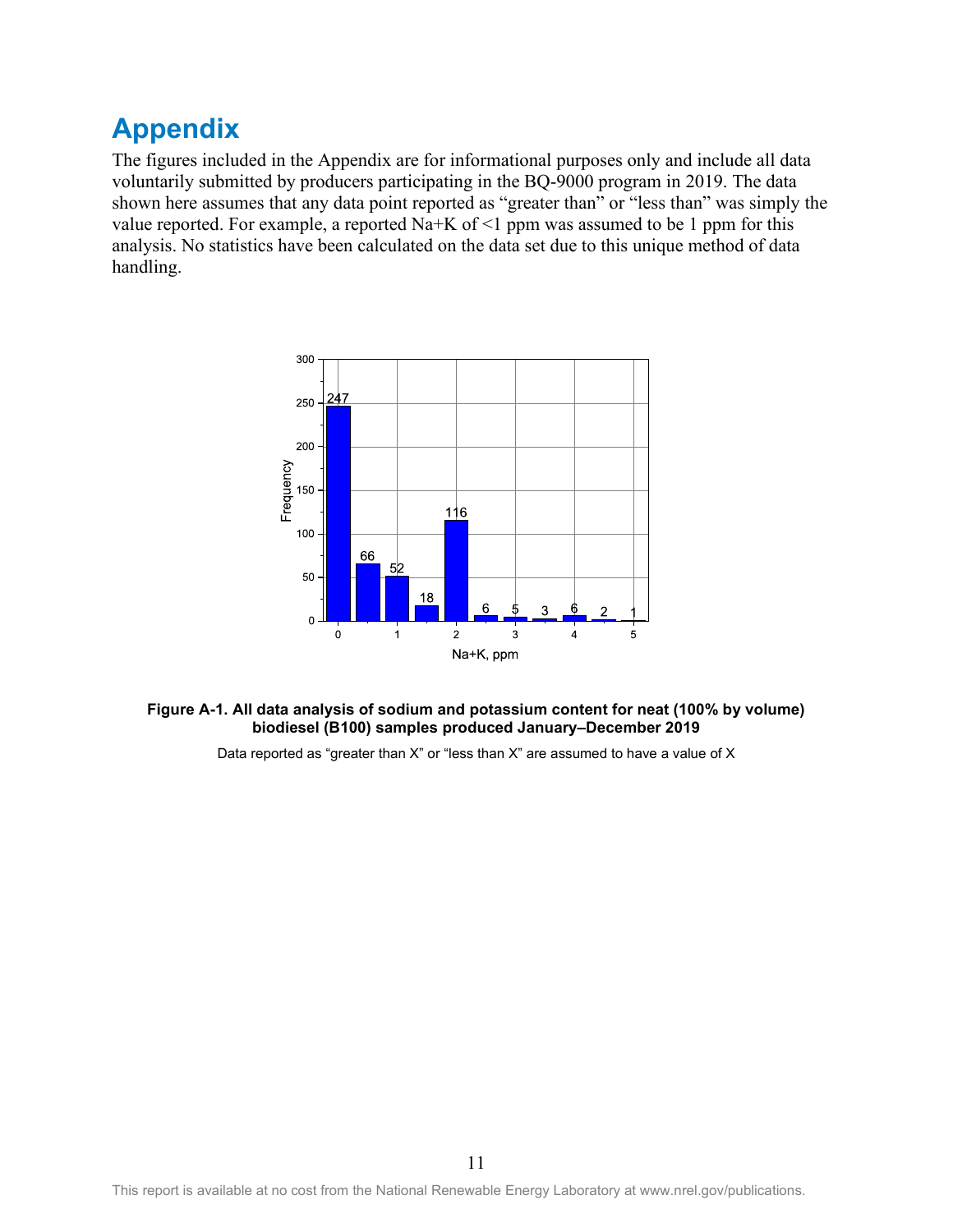

<span id="page-20-0"></span>





#### <span id="page-20-1"></span>**Figure A-3. All data analysis of phosphorus content for B100 samples produced January– December 2019**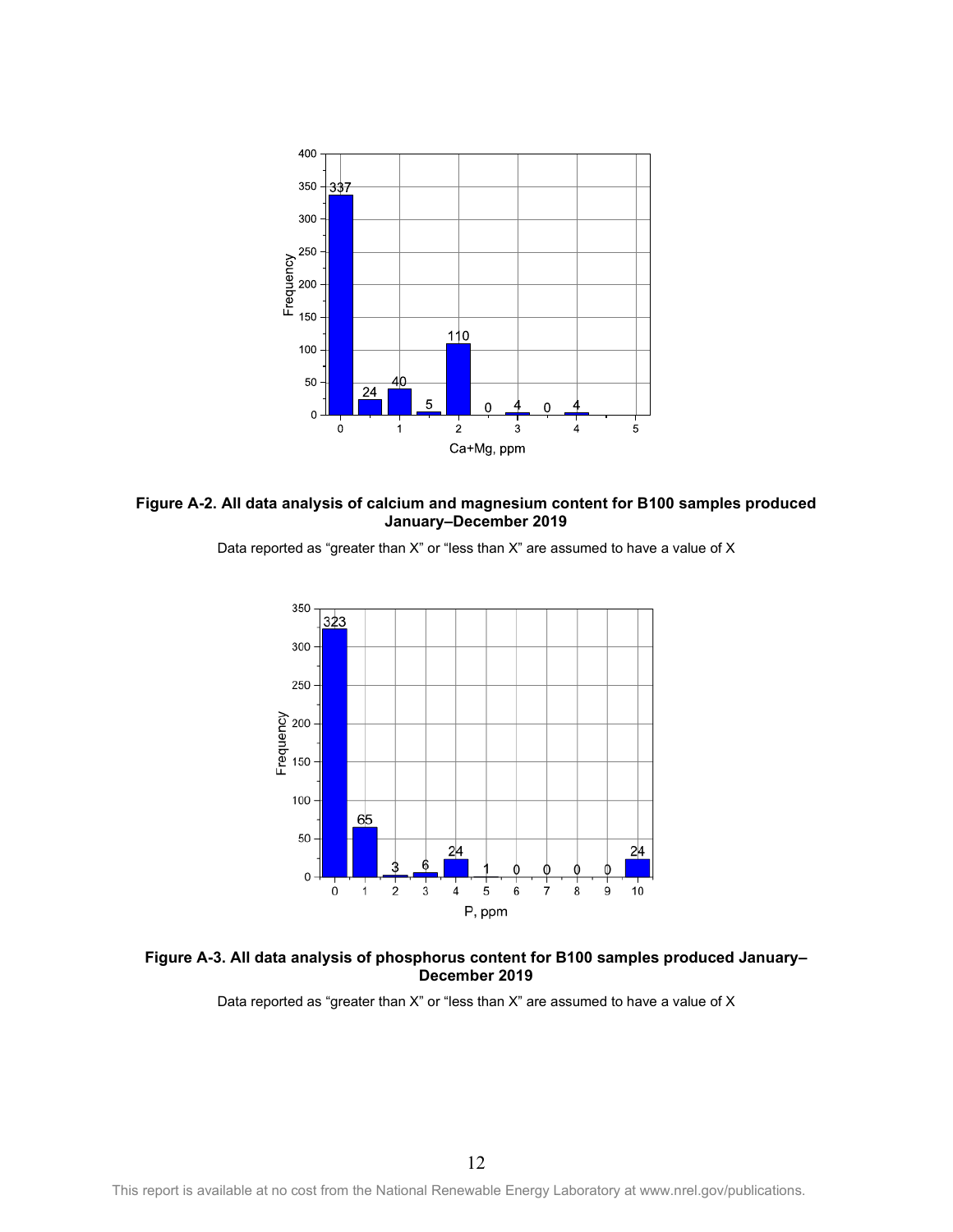

<span id="page-21-0"></span>



#### <span id="page-21-1"></span>**Figure A-5. All data analysis of alcohol control for B100 samples produced January–December 2019**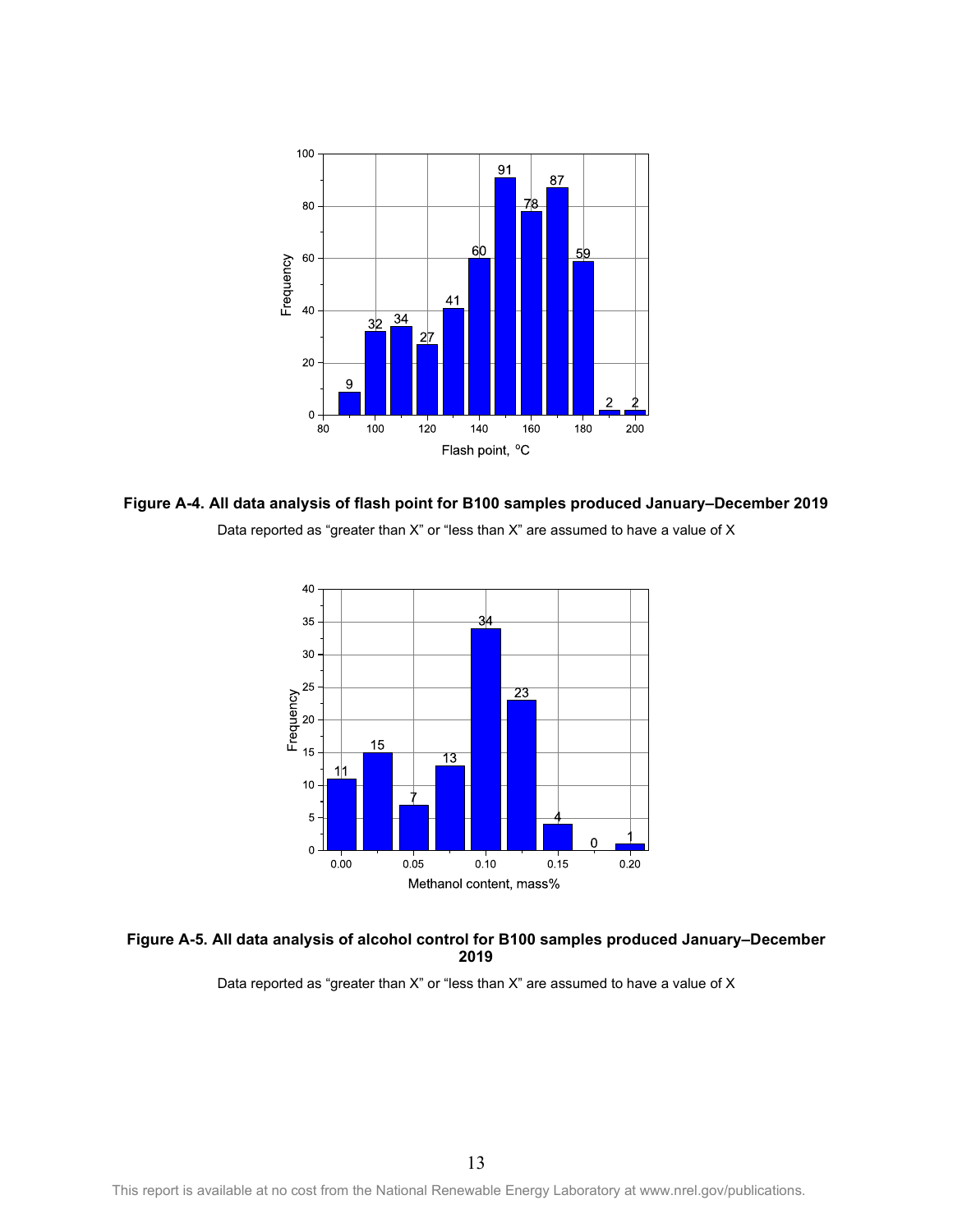

<span id="page-22-0"></span>





<span id="page-22-1"></span>**Figure A-7. All data analysis of cloud point for B100 samples produced January–December 2019** Data reported as "greater than X" or "less than X" are assumed to have a value of X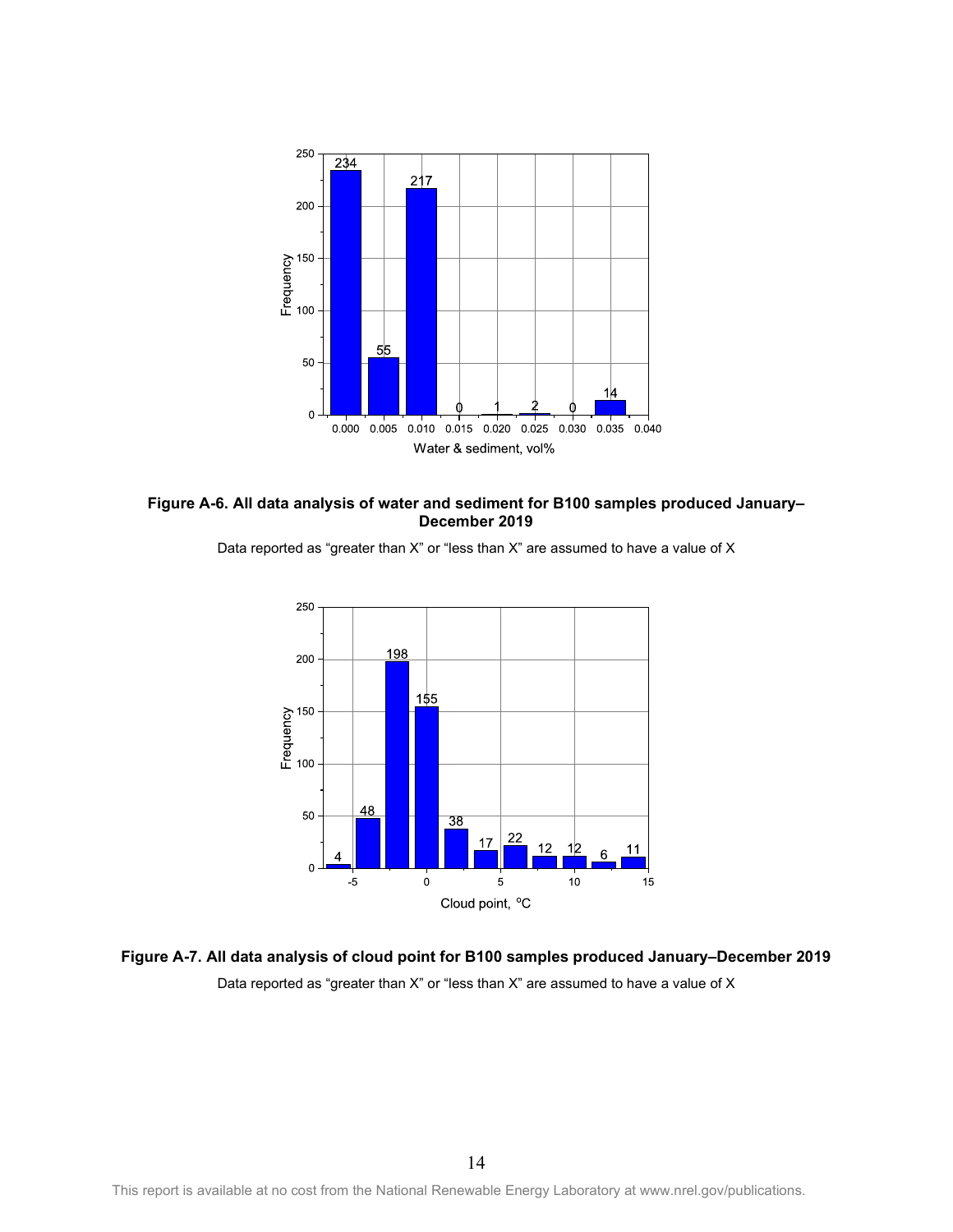

<span id="page-23-0"></span>**Figure A-8. All data analysis of acid number for B100 samples produced January–December 2019** Data reported as "greater than X" or "less than X" are assumed to have a value of X



#### <span id="page-23-1"></span>**Figure A-9. All data analysis of free glycerin content for B100 samples produced January– December 2019**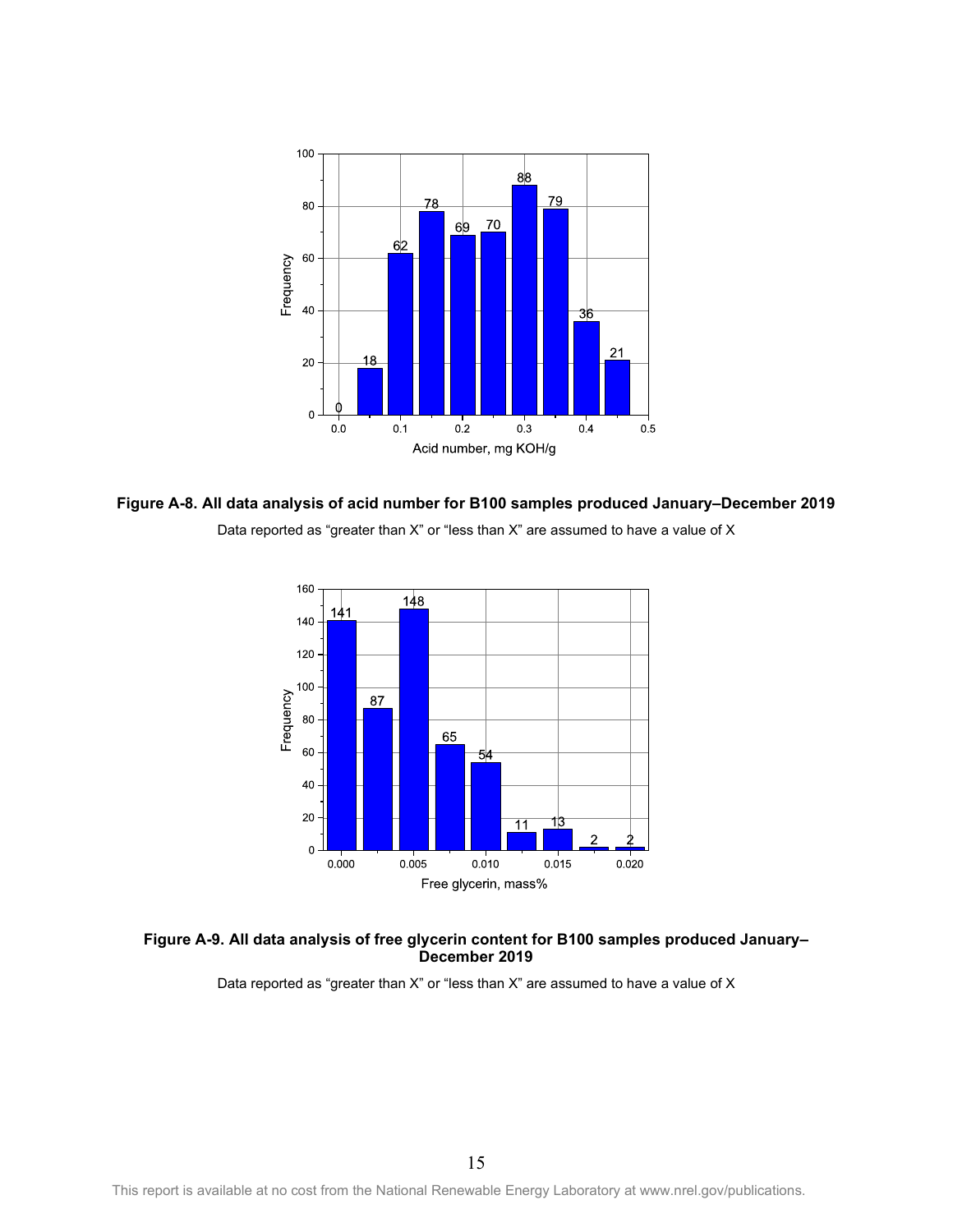

<span id="page-24-0"></span>



Data reported as "greater than X" or "less than X" are assumed to have a value of X

#### <span id="page-24-1"></span>**Figure A-11. All data analysis of monoglyceride content for B100 samples produced January– December 2019**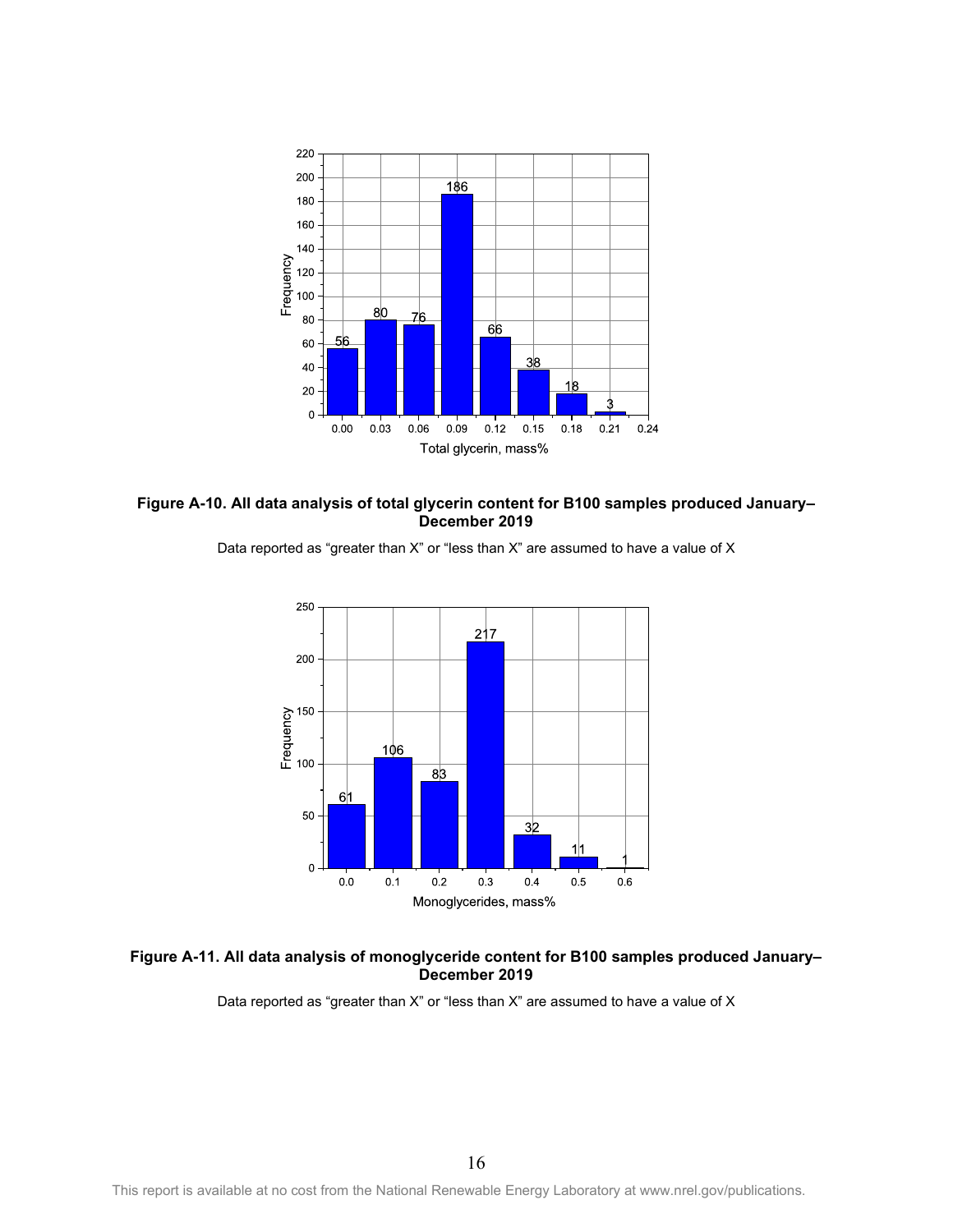

<span id="page-25-0"></span>**Figure A-12. All data analysis of sulfur content for B100 samples produced January–December 2019**





#### <span id="page-25-1"></span>**Figure A-13. All data analysis of oxidation stability for B100 samples produced January–December 2019**